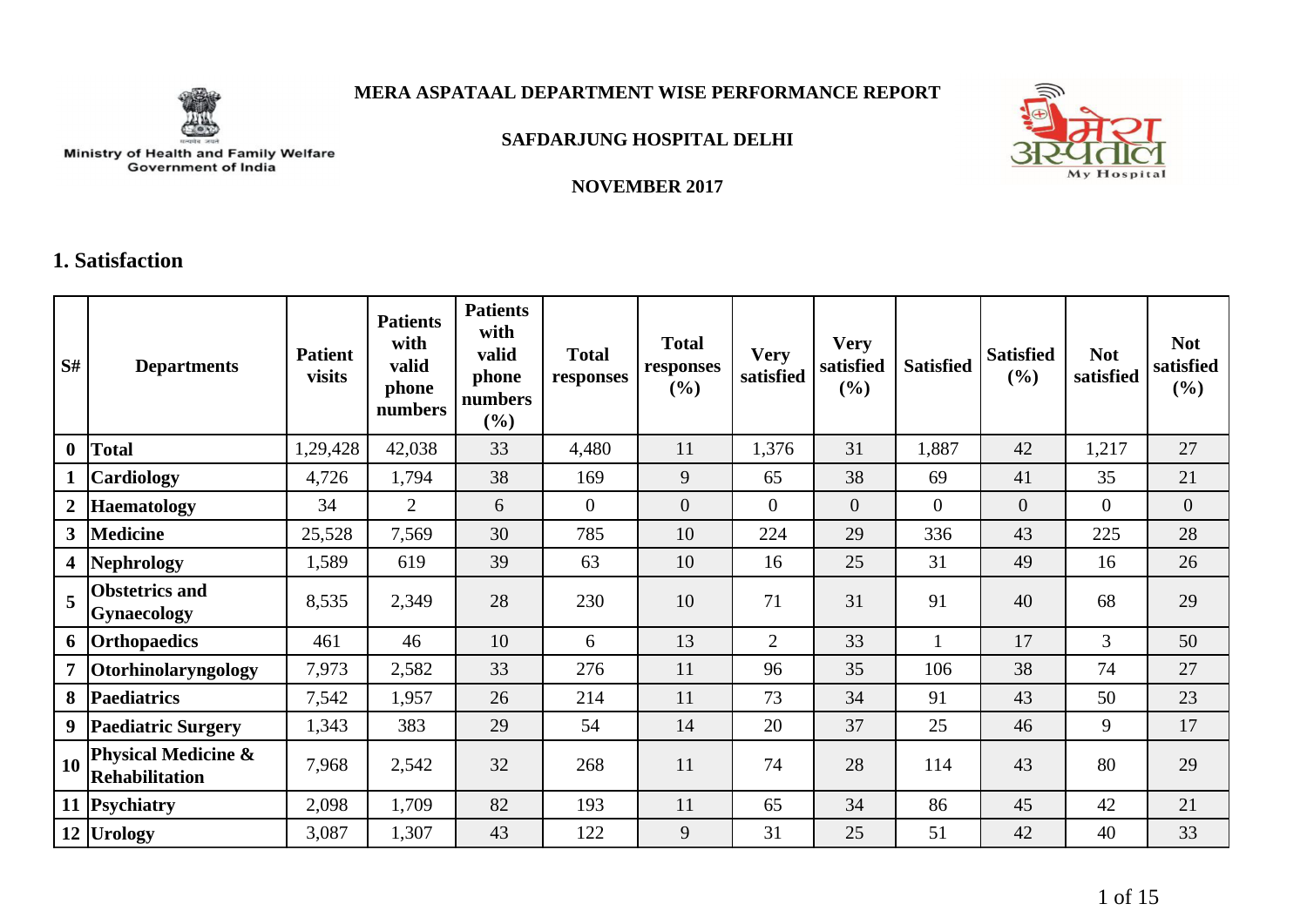| S# | <b>Departments</b>                                          | <b>Patient</b><br>visits | <b>Patients</b><br>withvalid<br>phone<br>numbers | <b>Patients</b><br>withvalid<br>phone<br>numbers<br>(%) | <b>Total</b><br>responses | <b>Total</b><br>responses<br>(%) | <b>Very</b><br>satisfied | <b>Very</b><br>satisfied<br>(%) | <b>Satisfied</b> | <b>Satisfied</b><br>(%) | <b>Not</b><br>satisfied | <b>Not</b><br>satisfied<br>(%) |
|----|-------------------------------------------------------------|--------------------------|--------------------------------------------------|---------------------------------------------------------|---------------------------|----------------------------------|--------------------------|---------------------------------|------------------|-------------------------|-------------------------|--------------------------------|
|    | $13$ CTVS                                                   | 841                      | 286                                              | 35                                                      | 40                        | 14                               | 19                       | 48                              | 13               | 33                      | 8                       | 19                             |
|    | 14 Endocrinology                                            | 3,228                    | 1,402                                            | 44                                                      | 134                       | 10                               | 48                       | 36                              | 57               | 43                      | 29                      | 21                             |
|    | $15$ EYE                                                    | 5,345                    | 1,604                                            | 31                                                      | 183                       | 11                               | 57                       | 31                              | 76               | 42                      | 50                      | 27                             |
| 16 | Skin                                                        | 12,129                   | 4,471                                            | 37                                                      | 491                       | 11                               | 154                      | 31                              | 216              | 44                      | 121                     | 25                             |
| 17 | <b>Apex Regional STD</b><br><b>Centre</b>                   | 13                       | 5                                                | 39                                                      | $\overline{2}$            | 40                               | $\boldsymbol{0}$         | $\overline{0}$                  | $\overline{0}$   | $\overline{0}$          | 2                       | 100                            |
|    | 18 Neurology                                                | 4,502                    | 1,902                                            | 43                                                      | 213                       | 11                               | 53                       | 25                              | 92               | 43                      | 68                      | 32                             |
|    | 19   Medical Oncology                                       | 186                      | $\overline{7}$                                   | $\overline{4}$                                          | $\overline{0}$            | $\overline{0}$                   | $\overline{0}$           | $\overline{0}$                  | $\overline{0}$   | $\overline{0}$          | $\overline{0}$          | $\overline{0}$                 |
| 20 | <b>Cancer Surgery</b>                                       | 577                      | 217                                              | 38                                                      | 25                        | 12                               | 8                        | 32                              | 9                | 36                      | 8                       | 32                             |
|    | 21 Dental Surgery                                           | 1,946                    | 1,076                                            | 56                                                      | 107                       | 10                               | 28                       | 26                              | 45               | 42                      | 34                      | 32                             |
| 22 | Neuro Surgery                                               | 1,241                    | 371                                              | 30                                                      | 44                        | 12                               | 19                       | 43                              | 8                | 18                      | 17                      | 39                             |
| 23 | <b>Pulmonary, Critical</b><br><b>Case &amp; Sleep</b>       | 70                       | $\mathbf{1}$                                     | $\overline{2}$                                          | $\mathbf{1}$              | 100                              | $\overline{0}$           | $\overline{0}$                  | 1                | 100                     | $\mathbf{0}$            | $\overline{0}$                 |
| 24 | <b>Burns, Plastic &amp;</b><br><b>Maxillofacial Surgery</b> | 261                      | 47                                               | 19                                                      | $\overline{2}$            | $\overline{4}$                   | $\mathbf{1}$             | 50                              | 1                | 50                      | $\mathbf{0}$            | $\overline{0}$                 |
|    | 25 Palliative Pain Clinic                                   | 69                       | 11                                               | 16                                                      | $\overline{0}$            | $\overline{0}$                   | $\theta$                 | $\Omega$                        | $\overline{0}$   | $\Omega$                | $\Omega$                | $\overline{0}$                 |
|    | 26 General Surgery                                          | 10,044                   | 3,219                                            | 33                                                      | 305                       | 9                                | 95                       | 31                              | 124              | 41                      | 86                      | 28                             |
| 27 | Radiotherapy                                                | 1,204                    | 117                                              | 10                                                      | 13                        | 11                               | 6                        | 46                              | $\overline{4}$   | 31                      | $\overline{3}$          | 23                             |
|    | 28   Dept-87                                                | 9,362                    | 4,124                                            | 45                                                      | 500                       | 12                               | 143                      | 29                              | 223              | 45                      | 134                     | 26                             |
|    | 29   Dept-41                                                | 3                        | $\overline{0}$                                   | $\boldsymbol{0}$                                        | $\overline{0}$            | $\overline{0}$                   | $\overline{0}$           | $\overline{0}$                  | $\boldsymbol{0}$ | $\overline{0}$          | $\overline{0}$          | $\overline{0}$                 |
|    | 30   Dept-88                                                | 7,522                    | 318                                              | 5                                                       | 40                        | 13                               | 8                        | 20                              | 17               | 43                      | 15                      | 37                             |
|    | 31  Dept-91                                                 | $\boldsymbol{0}$         | $\boldsymbol{0}$                                 | $\boldsymbol{0}$                                        | $\overline{0}$            | $\boldsymbol{0}$                 | $\boldsymbol{0}$         | $\overline{0}$                  | $\boldsymbol{0}$ | $\boldsymbol{0}$        | $\overline{0}$          | $\overline{0}$                 |
|    | $32$ Dept-60                                                | $\mathbf{0}$             | $\overline{0}$                                   | $\boldsymbol{0}$                                        | $\boldsymbol{0}$          | $\boldsymbol{0}$                 | $\overline{0}$           | $\overline{0}$                  | $\boldsymbol{0}$ | $\overline{0}$          | $\overline{0}$          | $\overline{0}$                 |
|    | 33 Dept-39                                                  | $\boldsymbol{0}$         | $\boldsymbol{0}$                                 | $\boldsymbol{0}$                                        | $\overline{0}$            | $\boldsymbol{0}$                 | $\overline{0}$           | $\overline{0}$                  | $\boldsymbol{0}$ | $\overline{0}$          | $\overline{0}$          | $\overline{0}$                 |
|    | 34 Dept-46                                                  | $\mathbf{0}$             | $\boldsymbol{0}$                                 | $\boldsymbol{0}$                                        | $\overline{0}$            | $\overline{0}$                   | $\overline{0}$           | $\overline{0}$                  | $\boldsymbol{0}$ | $\overline{0}$          | $\overline{0}$          | $\overline{0}$                 |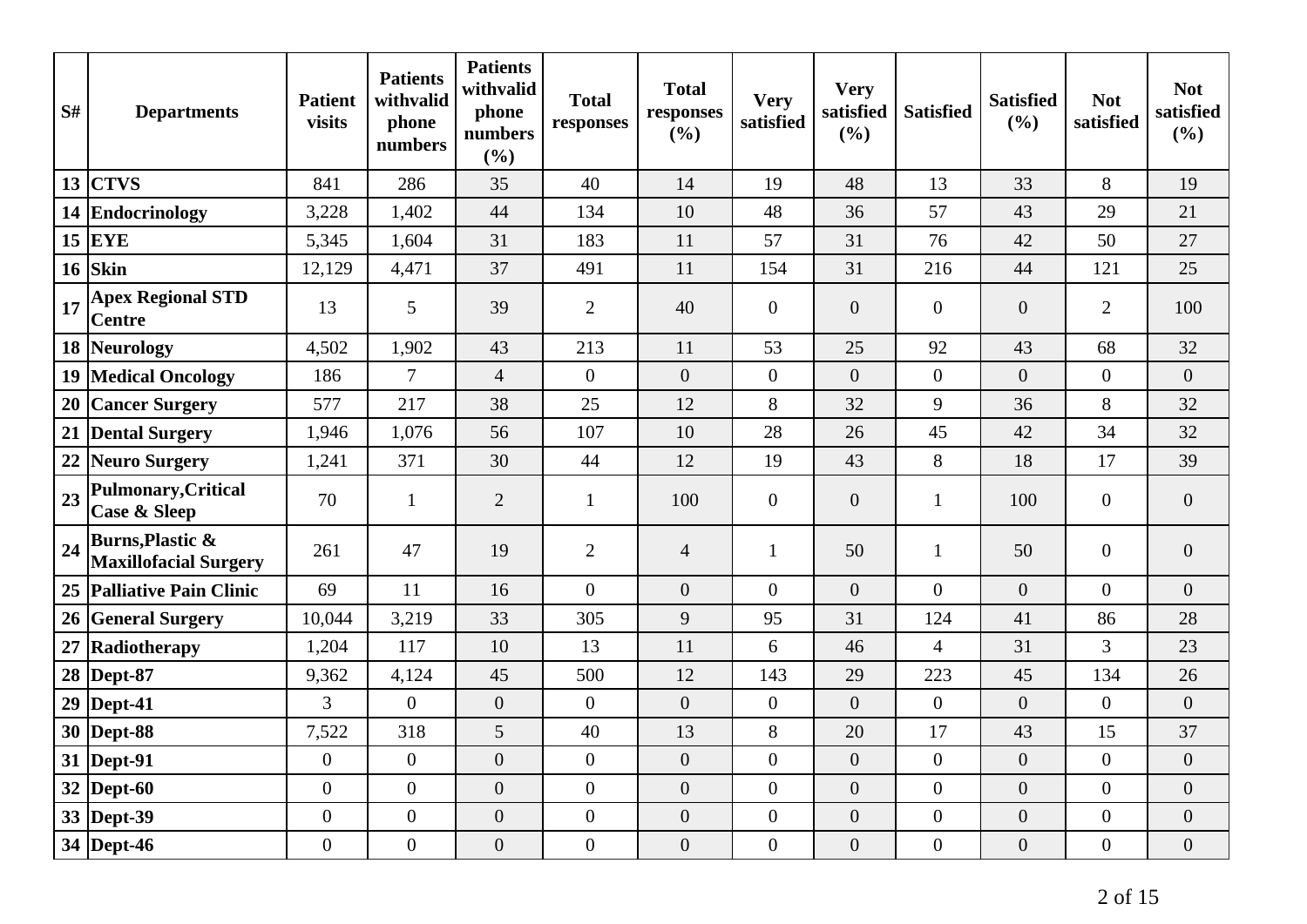| S# | <b>Departments</b> | <b>Patient</b><br>visits | <b>Patients</b><br>withvalid<br>phone<br>numbers | <b>Patients</b><br>withvalid<br>phone<br>numbers<br>$\frac{9}{6}$ | <b>Total</b><br>responses | <b>Total</b><br>responses<br>$(\%)$ | Very<br>satisfied | Very<br>(%) | satisfied   Satisfied | <b>Satisfied</b><br>(%) | <b>Not</b><br>satisfied | <b>Not</b><br>satisfied<br>(%) |
|----|--------------------|--------------------------|--------------------------------------------------|-------------------------------------------------------------------|---------------------------|-------------------------------------|-------------------|-------------|-----------------------|-------------------------|-------------------------|--------------------------------|
|    | 35 Dept-95         |                          |                                                  | $\overline{0}$                                                    |                           |                                     |                   |             |                       |                         |                         |                                |
|    | 36   Dept-89       |                          |                                                  |                                                                   |                           |                                     |                   |             |                       |                         |                         |                                |
|    | 37 Dept-31         |                          |                                                  | 100                                                               |                           |                                     |                   |             |                       |                         |                         |                                |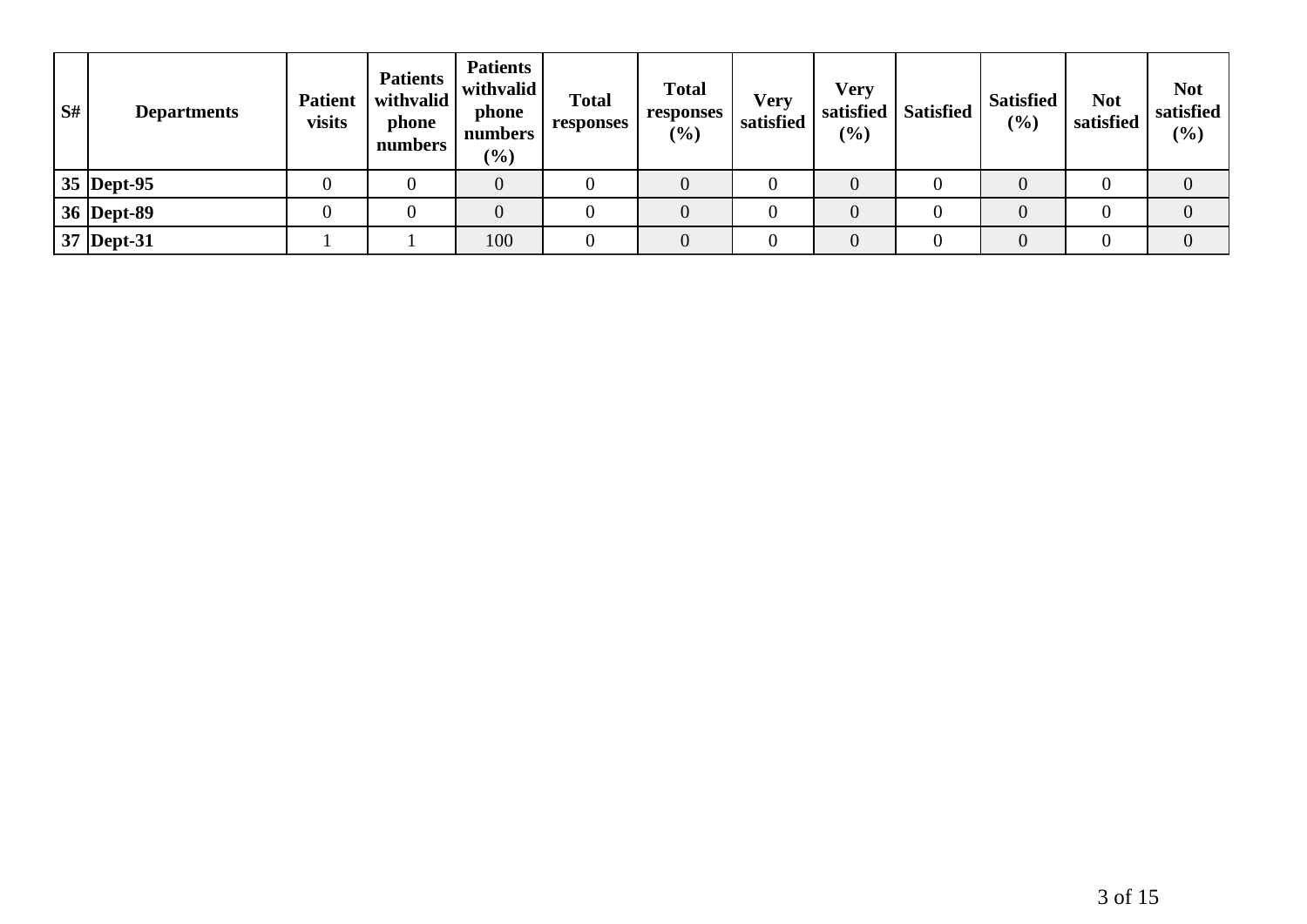## **2. Reasons for Dissatisfaction (Overall)**

| S#             | <b>Departments</b>                                      | <b>Total</b><br>responses for<br>dissatisfaction | <b>Staff</b><br>behaviour | <b>Staff</b><br>behaviour<br>(%) | <b>Cleanliness</b> | <b>Cleanliness</b><br>(%) | Cost of<br>treatment | Cost of<br>treatment<br>(%) | <b>Quality</b><br>of<br>treatment | Quality<br>of<br>treatment reasons<br>(%) | <b>Other</b>     | <b>Other</b><br>reasons<br>(%) |
|----------------|---------------------------------------------------------|--------------------------------------------------|---------------------------|----------------------------------|--------------------|---------------------------|----------------------|-----------------------------|-----------------------------------|-------------------------------------------|------------------|--------------------------------|
| $\bf{0}$       | <b>Total</b>                                            | 1,014                                            | 381                       | 38                               | 132                | 13                        | 164                  | 16                          | 5                                 | $\overline{0}$                            | 332              | 33                             |
| $\mathbf 1$    | <b>Cardiology</b>                                       | 25                                               | 10                        | 40                               | $\overline{3}$     | 12                        | $\overline{4}$       | 16                          | $\overline{0}$                    | $\overline{0}$                            | 8                | 32                             |
| $\overline{2}$ | <b>Haematology</b>                                      | $\Omega$                                         | $\overline{0}$            | $\overline{0}$                   | $\overline{0}$     | $\overline{0}$            | $\Omega$             | $\overline{0}$              | $\overline{0}$                    | $\overline{0}$                            | $\overline{0}$   | $\overline{0}$                 |
| 3              | <b>Medicine</b>                                         | 179                                              | 71                        | 40                               | 23                 | 13                        | 28                   | 16                          | $\mathbf{0}$                      | $\boldsymbol{0}$                          | 57               | 31                             |
| 4              | <b>Nephrology</b>                                       | 17                                               | 6                         | 35                               | 3                  | 18                        | $\overline{4}$       | 24                          | $\overline{0}$                    | $\overline{0}$                            | $\overline{4}$   | 23                             |
| 5              | <b>Obstetrics and</b><br><b>Gynaecology</b>             | 60                                               | 23                        | 38                               | $\overline{7}$     | 12                        | 8                    | 13                          |                                   | $\overline{2}$                            | 21               | 35                             |
|                | 6 Orthopaedics                                          | $\overline{2}$                                   | $\theta$                  | $\overline{0}$                   | $\overline{0}$     | $\overline{0}$            | $\overline{0}$       | $\overline{0}$              | $\overline{2}$                    | 100                                       | $\overline{0}$   | $\theta$                       |
| 7 <sup>1</sup> | Otorhinolaryngology                                     | 66                                               | 23                        | 35                               | 8                  | 12                        | 11                   | 17                          | $\mathbf{1}$                      | $\overline{2}$                            | 23               | 34                             |
| 8              | <b>Paediatrics</b>                                      | 43                                               | 19                        | 44                               | 5                  | 12                        | 5                    | 12                          | $\overline{0}$                    | $\overline{0}$                            | 14               | 32                             |
|                | 9 Paediatric Surgery                                    | $\overline{7}$                                   | $\overline{3}$            | 43                               | $\mathbf{1}$       | 14                        | $\overline{2}$       | 29                          | $\overline{0}$                    | $\overline{0}$                            | $\mathbf{1}$     | 14                             |
| 10             | <b>Physical Medicine &amp;</b><br><b>Rehabilitation</b> | 63                                               | 24                        | 38                               | $\overline{7}$     | 11                        | 9                    | 14                          | $\mathbf{0}$                      | $\boldsymbol{0}$                          | 23               | 37                             |
|                | 11 Psychiatry                                           | 38                                               | 12                        | 32                               | 6                  | 16                        | 9                    | 24                          | $\overline{0}$                    | $\overline{0}$                            | 11               | 28                             |
|                | 12 Urology                                              | 34                                               | 14                        | 41                               | $\overline{2}$     | 6                         | $\overline{4}$       | 12                          | $\overline{0}$                    | $\overline{0}$                            | 14               | 41                             |
|                | $13$ CTVS                                               | 5                                                | $\overline{2}$            | 40                               | 1                  | 20                        | $\overline{2}$       | 40                          | $\overline{0}$                    | $\overline{0}$                            | $\overline{0}$   | $\boldsymbol{0}$               |
|                | 14 Endocrinology                                        | 22                                               | 11                        | 50                               | $\overline{2}$     | 9                         | $\overline{4}$       | 18                          | $\overline{0}$                    | $\overline{0}$                            | 5                | 23                             |
|                | $15$ EYE                                                | 45                                               | 9                         | 20                               | 8                  | 18                        | 11                   | 24                          | $\overline{0}$                    | $\boldsymbol{0}$                          | 17               | 38                             |
|                | $16$ Skin                                               | 99                                               | 28                        | 28                               | 15                 | 15                        | 20                   | 20                          | $\overline{0}$                    | $\overline{0}$                            | 36               | 37                             |
| 17             | <b>Apex Regional STD</b><br><b>Centre</b>               | $\overline{2}$                                   | $\mathbf{1}$              | 50                               | $\overline{0}$     | $\overline{0}$            | $\overline{0}$       | $\overline{0}$              | $\overline{0}$                    | $\overline{0}$                            | 1                | 50                             |
|                | 18 Neurology                                            | 49                                               | 19                        | 39                               | 5                  | 10                        | 10                   | 20                          | $\overline{0}$                    | $\overline{0}$                            | 15               | 31                             |
|                | <b>19 Medical Oncology</b>                              | $\overline{0}$                                   | $\boldsymbol{0}$          | $\boldsymbol{0}$                 | $\overline{0}$     | $\boldsymbol{0}$          | $\mathbf{0}$         | $\boldsymbol{0}$            | $\boldsymbol{0}$                  | $\boldsymbol{0}$                          | $\boldsymbol{0}$ | $\boldsymbol{0}$               |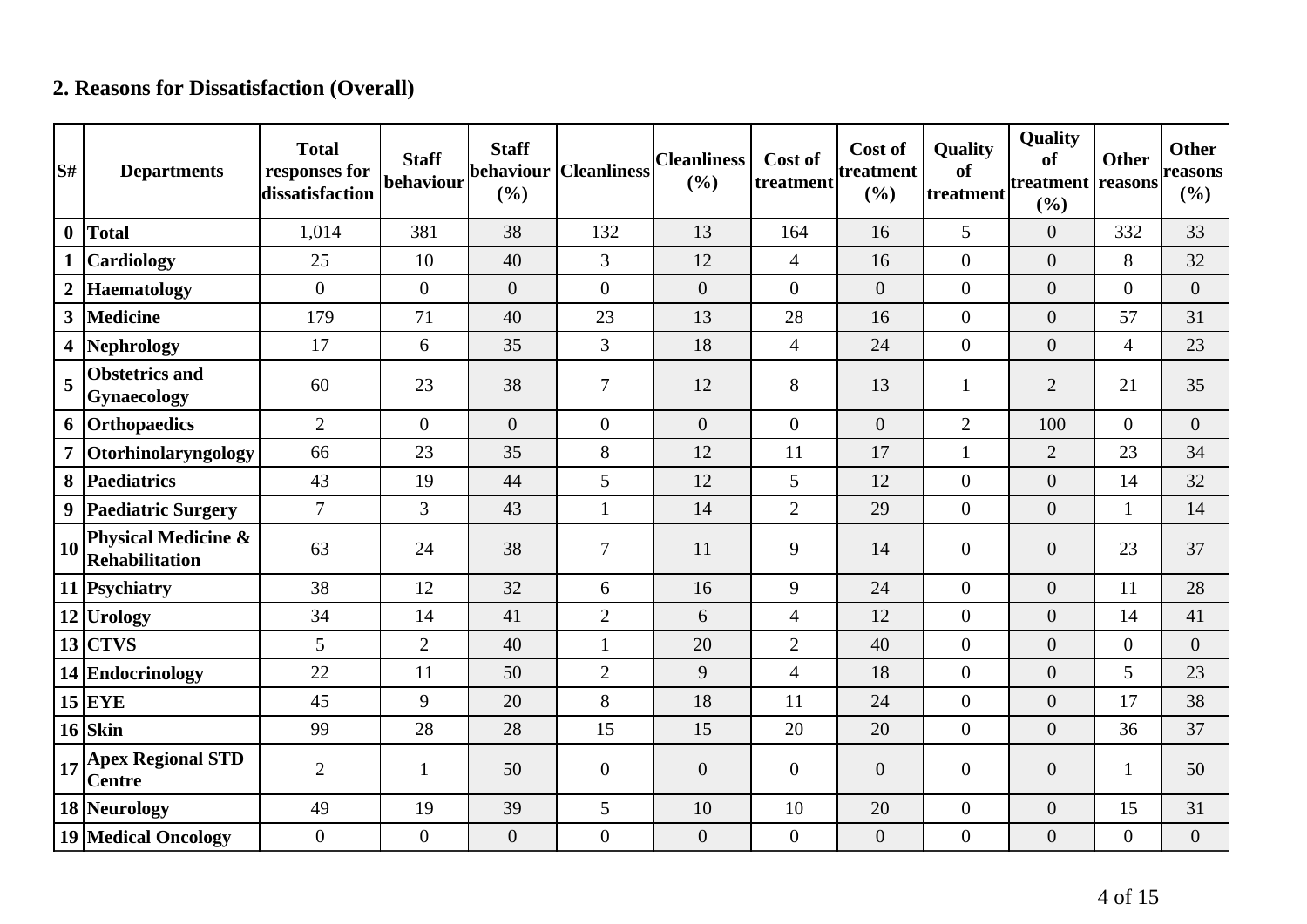| S# | <b>Departments</b>                                                | <b>Total</b><br>responses for<br>dissatisfaction | <b>Staff</b><br>behaviour | <b>Staff</b><br>behaviour<br>(%) | <b>Cleanliness</b> | <b>Cleanliness</b><br>(%) | Cost of<br>treatment | Cost of<br>treatment<br>(%) | <b>Quality</b><br>of<br>treatment | Quality<br>of<br>treatment reasons<br>(%) | <b>Other</b>     | <b>Other</b><br>reasons<br>(%) |
|----|-------------------------------------------------------------------|--------------------------------------------------|---------------------------|----------------------------------|--------------------|---------------------------|----------------------|-----------------------------|-----------------------------------|-------------------------------------------|------------------|--------------------------------|
|    | 20 Cancer Surgery                                                 | $\overline{7}$                                   | $\overline{2}$            | 29                               | $\mathbf{1}$       | 14                        | $\overline{2}$       | 29                          | $\overline{0}$                    | $\overline{0}$                            | $\overline{2}$   | 28                             |
|    | 21 Dental Surgery                                                 | 25                                               | 8                         | 32                               | $\overline{3}$     | 12                        | $\overline{2}$       | 8                           | $\overline{0}$                    | $\overline{0}$                            | 12               | 48                             |
|    | 22 Neuro Surgery                                                  | 10                                               | $\overline{2}$            | 20                               | $\overline{0}$     | $\boldsymbol{0}$          | 3                    | 30                          | $\overline{0}$                    | $\boldsymbol{0}$                          | 5                | 50                             |
| 23 | <b>Pulmonary, Critical</b><br>Case & Sleep                        | $\overline{0}$                                   | $\overline{0}$            | $\overline{0}$                   | $\overline{0}$     | $\boldsymbol{0}$          | $\overline{0}$       | $\overline{0}$              | $\overline{0}$                    | $\boldsymbol{0}$                          | $\overline{0}$   | $\overline{0}$                 |
|    | <b>Burns, Plastic &amp;</b><br>24 Maxillofacial<br><b>Surgery</b> | $\overline{0}$                                   | $\mathbf{0}$              | $\overline{0}$                   | $\overline{0}$     | $\overline{0}$            | $\overline{0}$       | $\boldsymbol{0}$            | $\overline{0}$                    | $\boldsymbol{0}$                          | $\overline{0}$   | $\overline{0}$                 |
|    | 25 Palliative Pain Clinic                                         | $\overline{0}$                                   | $\overline{0}$            | $\overline{0}$                   | $\overline{0}$     | $\theta$                  | $\overline{0}$       | $\overline{0}$              | $\overline{0}$                    | $\overline{0}$                            | $\overline{0}$   | $\overline{0}$                 |
|    | 26 General Surgery                                                | 78                                               | 28                        | 36                               | 13                 | 17                        | 13                   | 17                          | $\overline{0}$                    | $\overline{0}$                            | 24               | 30                             |
|    | 27 Radiotherapy                                                   | $\overline{4}$                                   | $\overline{2}$            | 50                               | $\overline{0}$     | $\overline{0}$            | 1                    | 25                          | $\overline{0}$                    | $\overline{0}$                            | $\mathbf{1}$     | 25                             |
|    | 28 Dept-87                                                        | 115                                              | 54                        | 47                               | 15                 | 13                        | 11                   | 10                          | $\mathbf{1}$                      | $\mathbf{1}$                              | 34               | 29                             |
|    | $29$ Dept-41                                                      | $\overline{0}$                                   | $\overline{0}$            | $\overline{0}$                   | $\overline{0}$     | $\overline{0}$            | $\overline{0}$       | $\boldsymbol{0}$            | $\overline{0}$                    | $\boldsymbol{0}$                          | $\overline{0}$   | $\overline{0}$                 |
|    | $30$ Dept-88                                                      | 19                                               | 10                        | 53                               | $\overline{4}$     | 21                        | 1                    | 5                           | $\overline{0}$                    | $\overline{0}$                            | $\overline{4}$   | 21                             |
|    | $31$ Dept-91                                                      | $\boldsymbol{0}$                                 | $\overline{0}$            | $\overline{0}$                   | $\overline{0}$     | $\boldsymbol{0}$          | $\overline{0}$       | $\overline{0}$              | $\overline{0}$                    | $\boldsymbol{0}$                          | $\boldsymbol{0}$ | $\overline{0}$                 |
|    | $32$ Dept-60                                                      | $\boldsymbol{0}$                                 | $\overline{0}$            | $\overline{0}$                   | $\overline{0}$     | $\boldsymbol{0}$          | $\overline{0}$       | $\overline{0}$              | $\overline{0}$                    | $\overline{0}$                            | $\overline{0}$   | $\overline{0}$                 |
|    | 33 Dept-39                                                        | $\overline{0}$                                   | $\overline{0}$            | $\overline{0}$                   | $\overline{0}$     | $\overline{0}$            | $\overline{0}$       | $\overline{0}$              | $\overline{0}$                    | $\overline{0}$                            | $\overline{0}$   | $\overline{0}$                 |
|    | 34 Dept-46                                                        | $\overline{0}$                                   | $\overline{0}$            | $\overline{0}$                   | $\overline{0}$     | $\overline{0}$            | $\overline{0}$       | $\overline{0}$              | $\overline{0}$                    | $\overline{0}$                            | $\overline{0}$   | $\overline{0}$                 |
|    | $35$ Dept-95                                                      | $\overline{0}$                                   | $\overline{0}$            | $\overline{0}$                   | $\overline{0}$     | $\boldsymbol{0}$          | $\overline{0}$       | $\theta$                    | $\overline{0}$                    | $\boldsymbol{0}$                          | $\overline{0}$   | $\overline{0}$                 |
|    | 36 Dept-89                                                        | $\overline{0}$                                   | $\overline{0}$            | $\overline{0}$                   | $\overline{0}$     | $\boldsymbol{0}$          | $\overline{0}$       | $\boldsymbol{0}$            | $\overline{0}$                    | $\boldsymbol{0}$                          | $\boldsymbol{0}$ | $\boldsymbol{0}$               |
|    | 37 Dept-31                                                        | $\overline{0}$                                   | $\mathbf{0}$              | $\overline{0}$                   | $\overline{0}$     | $\boldsymbol{0}$          | $\overline{0}$       | $\boldsymbol{0}$            | $\overline{0}$                    | $\boldsymbol{0}$                          | $\boldsymbol{0}$ | $\overline{0}$                 |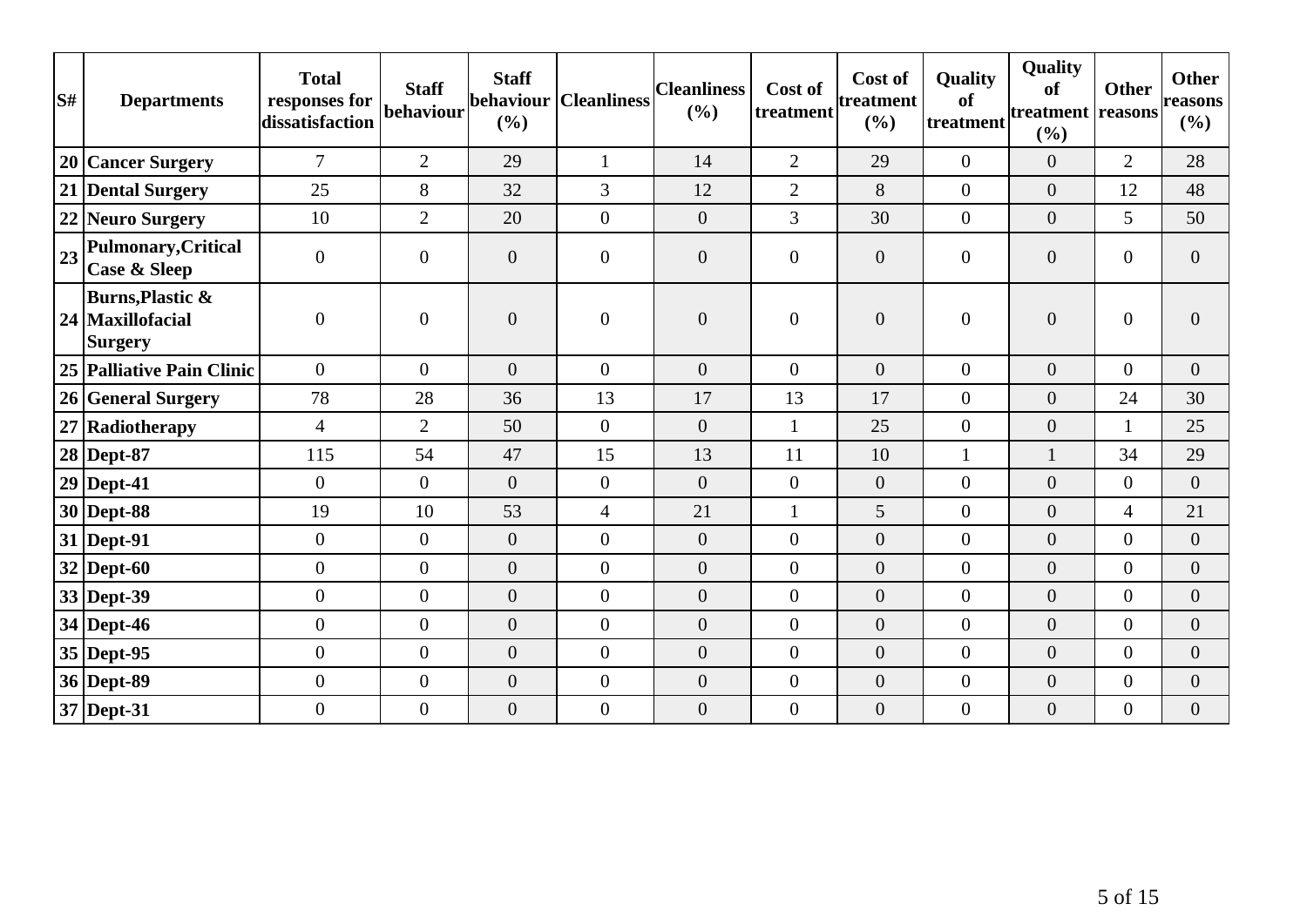# **3. Reasons for Dissatisfaction (Drill Down)**

## **3.1 Staff Behaviour**

| lS#              | <b>Departments</b>                                                          | <b>Total</b><br>responses for<br>dissatisfaction Doctor<br>with staff<br>behaviour |                  | <b>Doctor</b><br>(%) | Nurse          | <b>Nurse</b><br>(%) | Laboratory/X-<br>Ray<br>technician | aboratory/X-<br>Ray<br>technician<br>(%) | Pharmacist       | <b>Pharmacist Ward</b><br>(%) | boy              | Ward<br>boy<br>(%) | Other<br><b>Staff</b> | <b>Other</b><br><b>Staff</b><br>(%) |
|------------------|-----------------------------------------------------------------------------|------------------------------------------------------------------------------------|------------------|----------------------|----------------|---------------------|------------------------------------|------------------------------------------|------------------|-------------------------------|------------------|--------------------|-----------------------|-------------------------------------|
| $\boldsymbol{0}$ | Total                                                                       | 352                                                                                | 138              | 39                   | 35             | 10                  | 52                                 | 15                                       | 19               | 5                             | $\overline{2}$   | $\mathbf{1}$       | 106                   | 30                                  |
|                  | <b>Cardiology</b>                                                           | 10                                                                                 | $\overline{3}$   | 30                   | 1              | 10                  | 3                                  | 30                                       | $\overline{0}$   | $\boldsymbol{0}$              | 1                | 10                 | $\overline{2}$        | 20                                  |
| $\boldsymbol{2}$ | <b>Haematology</b>                                                          | $\boldsymbol{0}$                                                                   | $\boldsymbol{0}$ | $\overline{0}$       | $\overline{0}$ | $\overline{0}$      | $\boldsymbol{0}$                   | $\boldsymbol{0}$                         | $\boldsymbol{0}$ | $\boldsymbol{0}$              | $\boldsymbol{0}$ | $\boldsymbol{0}$   | $\overline{0}$        | $\boldsymbol{0}$                    |
| $\mathbf{3}$     | <b>Medicine</b>                                                             | 58                                                                                 | 26               | 45                   | $\overline{2}$ | $\overline{3}$      | 10                                 | 17                                       | $\overline{4}$   | $\overline{7}$                | $\overline{0}$   | $\overline{0}$     | 16                    | 28                                  |
|                  | 4 Nephrology                                                                | $\overline{4}$                                                                     |                  | 25                   | $\overline{0}$ | $\overline{0}$      | $\mathbf{2}$                       | 50                                       | $\overline{0}$   | $\boldsymbol{0}$              | $\overline{0}$   | $\overline{0}$     | 1                     | 25                                  |
| 5                | <b>Obstetrics and</b><br><b>Gynaecology</b>                                 | 23                                                                                 | 9                | 39                   | $\overline{2}$ | 9                   | 5                                  | 22                                       | 1                | $\overline{4}$                | $\mathbf{0}$     | $\overline{0}$     | 6                     | 26                                  |
|                  | 6 Orthopaedics                                                              | $\overline{0}$                                                                     | $\overline{0}$   | $\overline{0}$       | $\overline{0}$ | $\Omega$            | $\boldsymbol{0}$                   | $\overline{0}$                           | $\overline{0}$   | $\overline{0}$                | $\overline{0}$   | $\overline{0}$     | $\overline{0}$        | $\overline{0}$                      |
|                  | Otorhinolaryngology                                                         | 21                                                                                 | 5                | 24                   | $\overline{2}$ | 10                  | $\mathbf{2}$                       | 10                                       | $\mathbf{1}$     | 5                             | $\overline{0}$   | $\overline{0}$     | 11                    | 51                                  |
|                  | 8 Paediatrics                                                               | 19                                                                                 | 8                | 42                   | $\overline{2}$ | 11                  | 5                                  | 26                                       | $\boldsymbol{0}$ | $\boldsymbol{0}$              | $\overline{0}$   | $\overline{0}$     | $\overline{4}$        | 21                                  |
|                  | 9 Paediatric Surgery                                                        | 3                                                                                  | $\overline{2}$   | 67                   | 1              | 33                  | $\boldsymbol{0}$                   | $\overline{0}$                           | $\boldsymbol{0}$ | $\overline{0}$                | $\overline{0}$   | $\overline{0}$     | $\overline{0}$        | $\overline{0}$                      |
| 10               | <b>Physical Medicine</b><br>& Rehabilitation                                | 22                                                                                 | 7                | 32                   | $\overline{2}$ | 9                   | $\mathfrak{Z}$                     | 14                                       | $\mathbf{2}$     | 9                             | $\overline{0}$   | $\overline{0}$     | 8                     | 36                                  |
|                  | 11 Psychiatry                                                               | 14                                                                                 | 8                | 57                   | $\overline{2}$ | 14                  | $\mathbf{1}$                       | $\overline{7}$                           | $\overline{0}$   | $\overline{0}$                | $\overline{0}$   | $\overline{0}$     | 3                     | 22                                  |
|                  | 12 Urology                                                                  | 13                                                                                 | 5                | 38                   | $\Omega$       | $\overline{0}$      | $\mathbf{1}$                       | 8                                        | $\overline{2}$   | 15                            | $\overline{0}$   | $\overline{0}$     | 5                     | 39                                  |
|                  | $13$ CTVS                                                                   | $\overline{2}$                                                                     | $\overline{0}$   | $\overline{0}$       | $\Omega$       | $\overline{0}$      | $\mathbf{0}$                       | $\overline{0}$                           | 1                | 50                            | $\overline{0}$   | $\overline{0}$     | $\mathbf{1}$          | 50                                  |
|                  | 14 Endocrinology                                                            | 9                                                                                  | 5                | 56                   | $\mathbf{1}$   | 11                  | $\boldsymbol{0}$                   | $\overline{0}$                           | $\mathbf{2}$     | 22                            | $\overline{0}$   | $\overline{0}$     | $\mathbf{1}$          | 11                                  |
|                  | $15$ EYE                                                                    | 9                                                                                  | $\mathbf{1}$     | 11                   | $\overline{0}$ | $\overline{0}$      | 3                                  | 33                                       |                  | 11                            | $\overline{0}$   | $\overline{0}$     | 4                     | 45                                  |
|                  | $16$ Skin                                                                   | 24                                                                                 | 9                | 38                   | 5              | 21                  | $\overline{2}$                     | 8                                        | $\mathbf{1}$     | $\overline{4}$                | $\overline{0}$   | $\overline{0}$     | $\overline{7}$        | 29                                  |
|                  | $\left  \frac{1}{17} \right _0^{\text{Apez}}$ Regional STD<br><b>Centre</b> |                                                                                    | 1                | 100                  | $\overline{0}$ | $\overline{0}$      | $\overline{0}$                     | $\overline{0}$                           | $\overline{0}$   | $\overline{0}$                | $\mathbf{0}$     | $\overline{0}$     | $\theta$              | $\overline{0}$                      |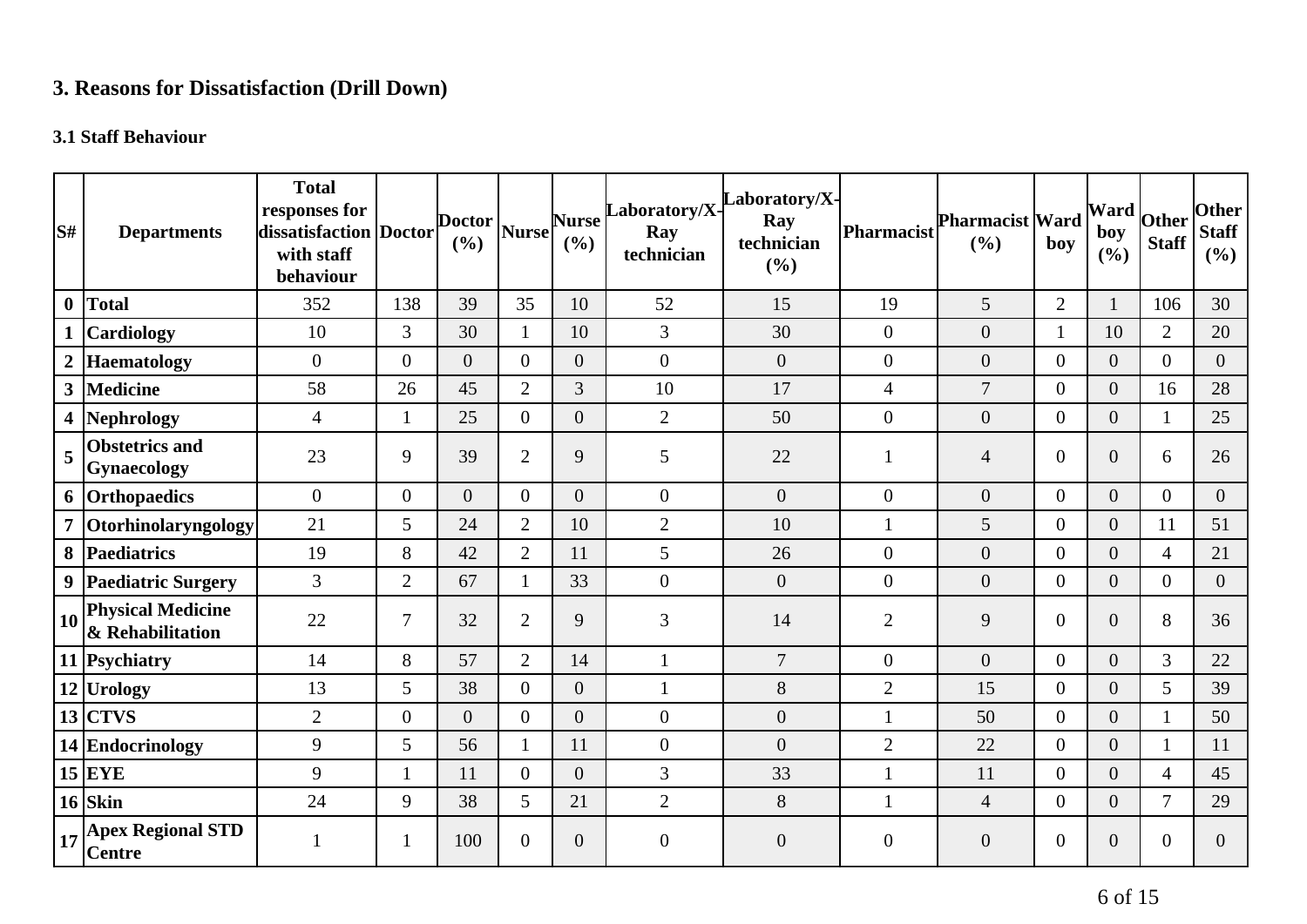| S# | <b>Departments</b>                                         | <b>Total</b><br>responses for<br>dissatisfaction   Doctor<br>with staff<br>behaviour |                  | <b>Doctor</b><br>(%) | <b>Nurse</b>   | <b>Nurse</b><br>(9/0) | Laboratory/X-<br>Ray<br>technician | aboratory/X-<br>Ray<br>technician<br>(%) | Pharmacist       | Pharmacist Ward<br>(%) | boy            | Ward<br>boy<br>(%) | Other<br><b>Staff</b> | <b>Other</b><br><b>Staff</b><br>(%) |
|----|------------------------------------------------------------|--------------------------------------------------------------------------------------|------------------|----------------------|----------------|-----------------------|------------------------------------|------------------------------------------|------------------|------------------------|----------------|--------------------|-----------------------|-------------------------------------|
|    | 18 Neurology                                               | 19                                                                                   | $\overline{7}$   | 37                   | 1              | 5                     | $\overline{0}$                     | $\overline{0}$                           | $\mathbf{1}$     | 5                      | $\overline{0}$ | $\overline{0}$     | 10                    | 53                                  |
|    | <b>19 Medical Oncology</b>                                 | $\boldsymbol{0}$                                                                     | $\overline{0}$   | $\overline{0}$       | $\theta$       | $\overline{0}$        | $\overline{0}$                     | $\overline{0}$                           | $\mathbf{0}$     | $\overline{0}$         | $\overline{0}$ | $\overline{0}$     | $\overline{0}$        | $\overline{0}$                      |
|    | 20 Cancer Surgery                                          | $\mathbf{1}$                                                                         | $\overline{0}$   | $\overline{0}$       | $\overline{0}$ | $\overline{0}$        | $\overline{0}$                     | $\overline{0}$                           | $\boldsymbol{0}$ | $\overline{0}$         | $\overline{0}$ | $\overline{0}$     | $\mathbf{1}$          | 100                                 |
|    | 21 Dental Surgery                                          | $\boldsymbol{9}$                                                                     | 6                | 67                   | $\overline{2}$ | 22                    | $\boldsymbol{0}$                   | $\boldsymbol{0}$                         | $\mathbf{1}$     | 11                     | $\overline{0}$ | $\overline{0}$     | $\theta$              | $\overline{0}$                      |
|    | 22 Neuro Surgery                                           | $\overline{2}$                                                                       | $\mathbf{1}$     | 50                   | $\overline{0}$ | $\overline{0}$        | $\overline{0}$                     | $\overline{0}$                           | $\overline{0}$   | $\overline{0}$         | $\overline{0}$ | $\overline{0}$     | $\mathbf{1}$          | 50                                  |
| 23 | <b>Pulmonary, Critical</b><br>Case & Sleep                 | $\overline{0}$                                                                       | $\overline{0}$   | $\overline{0}$       | $\overline{0}$ | $\overline{0}$        | $\boldsymbol{0}$                   | $\overline{0}$                           | $\boldsymbol{0}$ | $\boldsymbol{0}$       | $\overline{0}$ | $\overline{0}$     | $\overline{0}$        | $\overline{0}$                      |
|    | <b>Burns, Plastic &amp;</b><br>24 Maxillofacial<br>Surgery | $\boldsymbol{0}$                                                                     | $\overline{0}$   | $\overline{0}$       | $\overline{0}$ | $\overline{0}$        | $\boldsymbol{0}$                   | $\overline{0}$                           | $\boldsymbol{0}$ | $\boldsymbol{0}$       | $\overline{0}$ | $\overline{0}$     | $\overline{0}$        | 0                                   |
|    | 25 Palliative Pain Clinic                                  | $\overline{0}$                                                                       | $\overline{0}$   | $\overline{0}$       | $\theta$       | $\overline{0}$        | $\mathbf{0}$                       | $\overline{0}$                           | $\overline{0}$   | $\overline{0}$         | $\overline{0}$ | $\overline{0}$     | $\mathbf{0}$          | $\overline{0}$                      |
|    | 26 General Surgery                                         | 26                                                                                   | 8                | 31                   | 3              | 12                    | 6                                  | 23                                       | $\mathbf{1}$     | $\overline{4}$         | 1              | $\overline{4}$     | $\overline{7}$        | 26                                  |
|    | 27 Radiotherapy                                            | $\overline{2}$                                                                       | $\mathbf{1}$     | 50                   | $\overline{0}$ | $\overline{0}$        | $\overline{0}$                     | $\overline{0}$                           | $\boldsymbol{0}$ | $\boldsymbol{0}$       | $\overline{0}$ | $\overline{0}$     | $\mathbf{1}$          | 50                                  |
|    | 28 Dept-87                                                 | 55                                                                                   | 22               | 40                   | $\overline{7}$ | 13                    | 9                                  | 16                                       | $\mathbf{1}$     | $\overline{2}$         | $\overline{0}$ | $\overline{0}$     | 16                    | 29                                  |
|    | $29$ Dept-41                                               | $\overline{0}$                                                                       | $\overline{0}$   | $\overline{0}$       | $\theta$       | $\overline{0}$        | $\overline{0}$                     | $\overline{0}$                           | $\mathbf{0}$     | $\overline{0}$         | $\overline{0}$ | $\overline{0}$     | $\overline{0}$        | $\overline{0}$                      |
|    | 30 Dept-88                                                 | 6                                                                                    | 3                | 50                   | $\overline{2}$ | 33                    | $\boldsymbol{0}$                   | $\overline{0}$                           | $\overline{0}$   | $\boldsymbol{0}$       | $\Omega$       | $\overline{0}$     | $\mathbf{1}$          | 17                                  |
|    | $31$ Dept-91                                               | $\overline{0}$                                                                       | $\overline{0}$   | $\overline{0}$       | $\overline{0}$ | $\overline{0}$        | $\overline{0}$                     | $\overline{0}$                           | $\overline{0}$   | $\overline{0}$         | $\overline{0}$ | $\overline{0}$     | $\overline{0}$        | $\overline{0}$                      |
|    | $32$ Dept-60                                               | $\boldsymbol{0}$                                                                     | $\overline{0}$   | $\overline{0}$       | $\overline{0}$ | $\overline{0}$        | $\overline{0}$                     | $\overline{0}$                           | $\boldsymbol{0}$ | $\boldsymbol{0}$       | $\overline{0}$ | $\overline{0}$     | $\overline{0}$        | $\overline{0}$                      |
|    | 33 Dept-39                                                 | $\boldsymbol{0}$                                                                     | $\overline{0}$   | $\overline{0}$       | $\theta$       | $\overline{0}$        | $\overline{0}$                     | $\overline{0}$                           | $\boldsymbol{0}$ | $\boldsymbol{0}$       | $\overline{0}$ | $\overline{0}$     | $\theta$              | $\overline{0}$                      |
|    | 34 Dept-46                                                 | $\overline{0}$                                                                       | $\overline{0}$   | $\overline{0}$       | $\overline{0}$ | $\overline{0}$        | $\overline{0}$                     | $\overline{0}$                           | $\overline{0}$   | $\overline{0}$         | $\overline{0}$ | $\overline{0}$     | $\boldsymbol{0}$      | $\overline{0}$                      |
|    | 35 Dept-95                                                 | $\overline{0}$                                                                       | $\overline{0}$   | $\overline{0}$       | $\theta$       | $\overline{0}$        | $\overline{0}$                     | $\overline{0}$                           | $\boldsymbol{0}$ | $\overline{0}$         | $\Omega$       | $\overline{0}$     | $\theta$              | $\overline{0}$                      |
|    | 36 Dept-89                                                 | $\boldsymbol{0}$                                                                     | $\boldsymbol{0}$ | $\boldsymbol{0}$     | $\overline{0}$ | $\overline{0}$        | $\mathbf{0}$                       | $\boldsymbol{0}$                         | $\boldsymbol{0}$ | $\boldsymbol{0}$       | $\overline{0}$ | $\overline{0}$     | $\overline{0}$        | $\overline{0}$                      |
|    | $37$ Dept-31                                               | $\boldsymbol{0}$                                                                     | $\boldsymbol{0}$ | $\boldsymbol{0}$     | $\overline{0}$ | $\overline{0}$        | $\boldsymbol{0}$                   | $\overline{0}$                           | $\boldsymbol{0}$ | $\boldsymbol{0}$       | $\overline{0}$ | $\overline{0}$     | $\overline{0}$        | $\overline{0}$                      |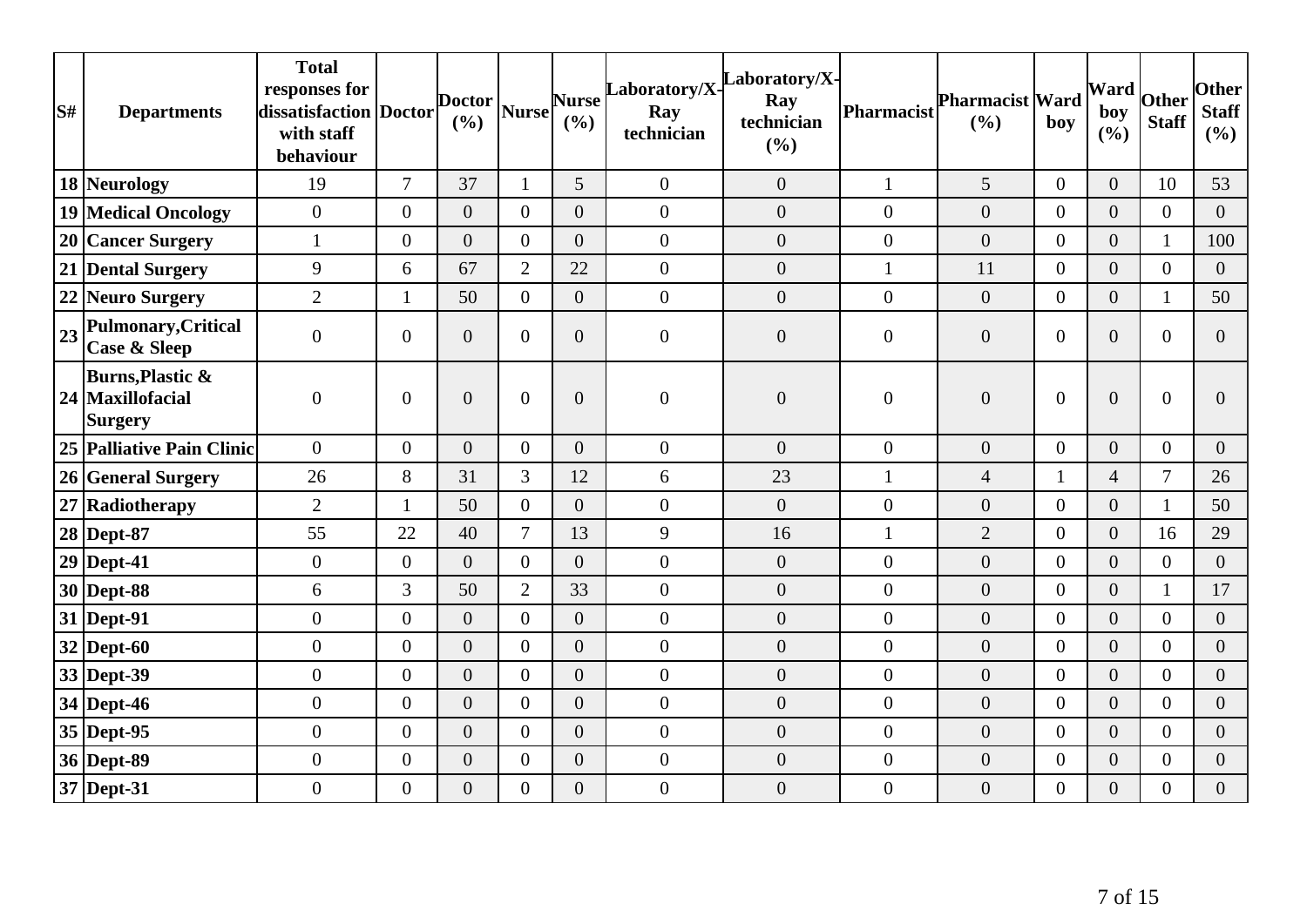### **3.2 Cleanliness**

| $\mathbf{S}^{\sharp}$ | <b>Departments</b>                           | <b>Total</b><br>responses<br>for dis-<br>satisfaction<br>with<br>cleanliness | <b>Patient</b><br>regi-<br>stration<br>and<br>waiting<br>area | Patient<br>regi-<br>stration<br>and<br>waiting<br>area<br>(%) | wards          | wards<br>(9/0) | <b>Exam-</b><br>ination<br>room<br>and<br>table | Exam-<br><i>ination</i><br>room<br>and<br>table<br>(%) | <b>Corridors</b> | Corridors<br>(9/0) | Toilet           | <b>Toilet</b><br>(9/0) | <b>Bed</b><br>sheets | <b>Bed</b><br>sheets<br>(%) | General<br>surro-<br>unding | <b>General</b><br>surro-<br>unding<br>(%) |
|-----------------------|----------------------------------------------|------------------------------------------------------------------------------|---------------------------------------------------------------|---------------------------------------------------------------|----------------|----------------|-------------------------------------------------|--------------------------------------------------------|------------------|--------------------|------------------|------------------------|----------------------|-----------------------------|-----------------------------|-------------------------------------------|
| $\boldsymbol{0}$      | <b>Total</b>                                 | 127                                                                          | 33                                                            | 26                                                            | $\overline{2}$ | $\overline{2}$ | 15                                              | 12                                                     | 22               | 17                 | 40               | 31                     | $\mathbf{1}$         | $\mathbf{1}$                | 14                          | 11                                        |
|                       | Cardiology                                   | $\overline{2}$                                                               | 1                                                             | 50                                                            | $\overline{0}$ | $\overline{0}$ | $\overline{0}$                                  | $\overline{0}$                                         | $\theta$         | $\overline{0}$     | $\mathbf{1}$     | 50                     | $\overline{0}$       | $\overline{0}$              | $\overline{0}$              | $\boldsymbol{0}$                          |
| $\boldsymbol{2}$      | <b>Haematology</b>                           | $\overline{0}$                                                               | $\overline{0}$                                                | $\overline{0}$                                                | $\overline{0}$ | $\overline{0}$ | $\overline{0}$                                  | $\overline{0}$                                         | $\mathbf{0}$     | $\overline{0}$     | $\boldsymbol{0}$ | $\overline{0}$         | $\overline{0}$       | $\overline{0}$              | $\overline{0}$              | $\boldsymbol{0}$                          |
| $\mathbf{3}$          | <b>Medicine</b>                              | 23                                                                           | 8                                                             | 35                                                            | $\overline{0}$ | $\overline{0}$ | $\overline{7}$                                  | 30                                                     | $\mathfrak{Z}$   | 13                 | 5                | 22                     | $\overline{0}$       | $\overline{0}$              | $\overline{0}$              | $\boldsymbol{0}$                          |
| 4                     | Nephrology                                   | 6                                                                            | $\overline{2}$                                                | 33                                                            | $\overline{0}$ | $\overline{0}$ | 1                                               | 17                                                     | $\mathbf{1}$     | 17                 | $\overline{2}$   | 33                     | $\overline{0}$       | $\overline{0}$              | $\overline{0}$              | $\boldsymbol{0}$                          |
| 5                     | <b>Obstetrics and</b><br>Gynaecology         | 10                                                                           | $\overline{3}$                                                | 30                                                            | $\mathbf{1}$   | 10             | $\mathbf{1}$                                    | 10                                                     | $\mathbf{1}$     | 10                 | $\overline{2}$   | 20                     | $\mathbf{1}$         | 10                          | 1                           | 10                                        |
|                       | 6 Orthopaedics                               | $\overline{0}$                                                               | $\overline{0}$                                                | $\overline{0}$                                                | $\overline{0}$ | $\overline{0}$ | $\overline{0}$                                  | $\boldsymbol{0}$                                       | $\boldsymbol{0}$ | $\overline{0}$     | $\overline{0}$   | $\overline{0}$         | $\overline{0}$       | $\boldsymbol{0}$            | $\overline{0}$              | $\boldsymbol{0}$                          |
| $\overline{7}$        | Otorhinolaryngology                          | 11                                                                           | $\overline{2}$                                                | 18                                                            | $\Omega$       | $\overline{0}$ | $\overline{2}$                                  | 18                                                     | $\boldsymbol{0}$ | $\overline{0}$     | 3                | 27                     | $\overline{0}$       | $\overline{0}$              | $\overline{4}$              | 37                                        |
| 8                     | Paediatrics                                  | 8                                                                            | $\overline{2}$                                                | 25                                                            | $\overline{0}$ | $\overline{0}$ | $\mathbf{1}$                                    | 13                                                     | $\mathbf{1}$     | 13                 | 3                | 38                     | $\overline{0}$       | $\overline{0}$              | $\mathbf{1}$                | 11                                        |
| 9                     | <b>Paediatric Surgery</b>                    | $\mathbf{1}$                                                                 | 1                                                             | 100                                                           | $\overline{0}$ | $\overline{0}$ | $\overline{0}$                                  | $\overline{0}$                                         | $\mathbf{0}$     | $\overline{0}$     | $\boldsymbol{0}$ | $\overline{0}$         | $\overline{0}$       | $\overline{0}$              | $\overline{0}$              | $\boldsymbol{0}$                          |
| 10                    | <b>Physical Medicine</b><br>& Rehabilitation | 3                                                                            | $\overline{2}$                                                | 67                                                            | $\overline{0}$ | $\overline{0}$ | $\overline{0}$                                  | $\boldsymbol{0}$                                       | $\boldsymbol{0}$ | $\overline{0}$     | $\mathbf{1}$     | 33                     | $\overline{0}$       | $\boldsymbol{0}$            | $\overline{0}$              | $\boldsymbol{0}$                          |
|                       | 11 Psychiatry                                | 6                                                                            | 1                                                             | 17                                                            | $\overline{0}$ | $\overline{0}$ | $\overline{0}$                                  | $\overline{0}$                                         | 3                | 50                 | $\mathbf{1}$     | 17                     | $\overline{0}$       | $\overline{0}$              |                             | 16                                        |
|                       | 12 Urology                                   | $\overline{2}$                                                               | $\overline{0}$                                                | $\overline{0}$                                                | $\overline{0}$ | $\overline{0}$ | $\boldsymbol{0}$                                | $\overline{0}$                                         | $\boldsymbol{0}$ | $\overline{0}$     | $\overline{2}$   | 100                    | $\overline{0}$       | $\overline{0}$              | $\overline{0}$              | $\overline{0}$                            |
|                       | $13$ CTVS                                    | $\mathbf{1}$                                                                 | 1                                                             | 100                                                           | $\overline{0}$ | $\overline{0}$ | $\overline{0}$                                  | $\overline{0}$                                         | $\mathbf{0}$     | $\overline{0}$     | $\boldsymbol{0}$ | $\theta$               | $\overline{0}$       | $\overline{0}$              | $\overline{0}$              | $\boldsymbol{0}$                          |
|                       | 14 Endocrinology                             | $\overline{2}$                                                               | $\overline{0}$                                                | $\overline{0}$                                                | $\overline{0}$ | $\overline{0}$ | $\overline{0}$                                  | $\boldsymbol{0}$                                       | $\overline{0}$   | $\boldsymbol{0}$   | $\overline{2}$   | 100                    | $\overline{0}$       | $\overline{0}$              | $\overline{0}$              | $\boldsymbol{0}$                          |
|                       | $15$ EYE                                     | 11                                                                           | $\overline{2}$                                                | 18                                                            | $\overline{0}$ | $\overline{0}$ | $\overline{0}$                                  | $\overline{0}$                                         | $\mathbf{1}$     | 9                  | 6                | 55                     | $\overline{0}$       | $\overline{0}$              | $\overline{2}$              | 18                                        |
|                       | $16$ Skin                                    | 10                                                                           | 3                                                             | 30                                                            | $\overline{0}$ | $\overline{0}$ | 1                                               | 10                                                     | 3                | 30                 | 3                | 30                     | $\overline{0}$       | $\overline{0}$              | $\overline{0}$              | $\boldsymbol{0}$                          |
| 17                    | <b>Apex Regional STD</b><br><b>Centre</b>    | $\overline{0}$                                                               | $\overline{0}$                                                | $\overline{0}$                                                | $\overline{0}$ | $\overline{0}$ | $\overline{0}$                                  | $\overline{0}$                                         | $\boldsymbol{0}$ | $\overline{0}$     | $\boldsymbol{0}$ | $\overline{0}$         | $\overline{0}$       | $\boldsymbol{0}$            | $\overline{0}$              | $\overline{0}$                            |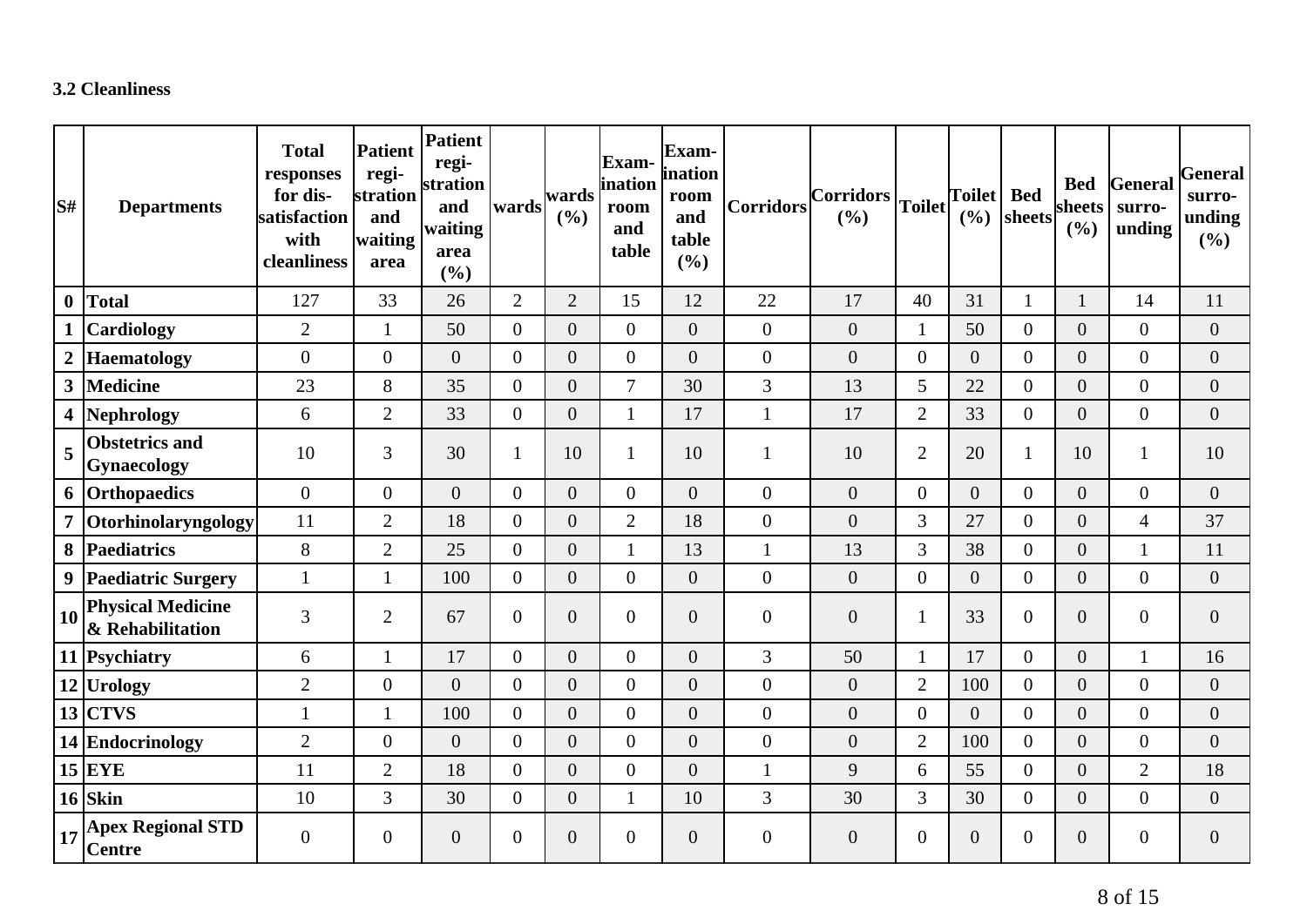| S# | <b>Departments</b>                                         | <b>Total</b><br>responses<br>for dis-<br>satisfaction<br>with<br>cleanliness | <b>Patient</b><br>regi-<br>stration<br>and<br>waiting<br>area | <b>Patient</b><br>regi-<br>stration<br>and<br>waiting<br>area<br>(%) | wards          | wards<br>(%)     | Exam-<br>ination<br>room<br>and<br>table | Exam-<br>ination<br>room<br>and<br>table<br>(%) | Corridors        | $ Corridors _{Toilet} $<br>(%) |                  | <b>Toilet</b><br>(%) | <b>Bed</b><br>sheets | sheets<br>(%)    | <b>Bed</b> General<br>surro-<br>unding | General<br>surro-<br>unding<br>$($ %) |
|----|------------------------------------------------------------|------------------------------------------------------------------------------|---------------------------------------------------------------|----------------------------------------------------------------------|----------------|------------------|------------------------------------------|-------------------------------------------------|------------------|--------------------------------|------------------|----------------------|----------------------|------------------|----------------------------------------|---------------------------------------|
|    | 18 Neurology                                               | $\overline{4}$                                                               | $\overline{0}$                                                | $\boldsymbol{0}$                                                     | $\overline{0}$ | $\overline{0}$   | $\overline{0}$                           | $\overline{0}$                                  | $\mathbf{1}$     | 25                             | $\mathbf{1}$     | 25                   | $\overline{0}$       | $\overline{0}$   | $\overline{2}$                         | 50                                    |
|    | <b>19 Medical Oncology</b>                                 | $\overline{0}$                                                               | $\overline{0}$                                                | $\overline{0}$                                                       | $\overline{0}$ | $\overline{0}$   | $\boldsymbol{0}$                         | $\overline{0}$                                  | $\overline{0}$   | $\boldsymbol{0}$               | $\boldsymbol{0}$ | $\overline{0}$       | $\overline{0}$       | $\overline{0}$   | $\boldsymbol{0}$                       | $\mathbf{0}$                          |
|    | 20 Cancer Surgery                                          | $\mathbf{1}$                                                                 | $\overline{0}$                                                | $\overline{0}$                                                       | $\overline{0}$ | $\overline{0}$   | $\overline{0}$                           | $\overline{0}$                                  | $\mathbf{0}$     | $\overline{0}$                 | $\mathbf{1}$     | 100                  | $\overline{0}$       | $\overline{0}$   | $\overline{0}$                         | $\boldsymbol{0}$                      |
|    | 21 Dental Surgery                                          | 3                                                                            | $\overline{0}$                                                | $\boldsymbol{0}$                                                     | $\overline{0}$ | $\overline{0}$   | $\overline{0}$                           | $\overline{0}$                                  | $\mathbf{0}$     | $\overline{0}$                 | 3                | 100                  | $\overline{0}$       | $\overline{0}$   | $\boldsymbol{0}$                       | $\boldsymbol{0}$                      |
|    | 22 Neuro Surgery                                           | $\overline{0}$                                                               | $\overline{0}$                                                | $\overline{0}$                                                       | $\overline{0}$ | $\overline{0}$   | $\boldsymbol{0}$                         | $\overline{0}$                                  | $\boldsymbol{0}$ | $\boldsymbol{0}$               | $\boldsymbol{0}$ | $\overline{0}$       | $\overline{0}$       | $\boldsymbol{0}$ | $\overline{0}$                         | $\overline{0}$                        |
| 23 | Pulmonary, Critical<br><b>Case &amp; Sleep</b>             | $\overline{0}$                                                               | $\overline{0}$                                                | $\boldsymbol{0}$                                                     | $\overline{0}$ | $\boldsymbol{0}$ | $\boldsymbol{0}$                         | $\boldsymbol{0}$                                | $\boldsymbol{0}$ | $\boldsymbol{0}$               | $\boldsymbol{0}$ | $\overline{0}$       | $\overline{0}$       | $\boldsymbol{0}$ | $\boldsymbol{0}$                       | $\overline{0}$                        |
|    | <b>Burns, Plastic &amp;</b><br>24 Maxillofacial<br>Surgery | $\mathbf{0}$                                                                 | $\overline{0}$                                                | $\overline{0}$                                                       | $\overline{0}$ | $\overline{0}$   | $\boldsymbol{0}$                         | $\overline{0}$                                  | $\boldsymbol{0}$ | $\overline{0}$                 | $\mathbf{0}$     | $\overline{0}$       | $\overline{0}$       | $\overline{0}$   | $\boldsymbol{0}$                       | $\overline{0}$                        |
|    | 25 Palliative Pain Clinic                                  | $\overline{0}$                                                               | $\boldsymbol{0}$                                              | $\boldsymbol{0}$                                                     | $\overline{0}$ | $\boldsymbol{0}$ | $\boldsymbol{0}$                         | $\boldsymbol{0}$                                | $\overline{0}$   | $\boldsymbol{0}$               | $\overline{0}$   | $\overline{0}$       | $\overline{0}$       | $\overline{0}$   | $\boldsymbol{0}$                       | $\boldsymbol{0}$                      |
|    | 26 General Surgery                                         | 10                                                                           | 3                                                             | 30                                                                   | $\mathbf{1}$   | 10               | 1                                        | 10                                              | 3                | 30                             | $\mathbf{1}$     | 10                   | $\overline{0}$       | $\boldsymbol{0}$ | $\mathbf{1}$                           | 10                                    |
|    | 27 Radiotherapy                                            | $\overline{0}$                                                               | $\overline{0}$                                                | $\overline{0}$                                                       | $\overline{0}$ | $\overline{0}$   | $\overline{0}$                           | $\overline{0}$                                  | $\mathbf{0}$     | $\overline{0}$                 | $\overline{0}$   | $\overline{0}$       | $\overline{0}$       | $\overline{0}$   | $\overline{0}$                         | $\overline{0}$                        |
|    | 28 Dept-87                                                 | 12                                                                           | $\overline{2}$                                                | 17                                                                   | $\overline{0}$ | $\boldsymbol{0}$ | 1                                        | 8                                               | $\overline{4}$   | 33                             | 3                | 25                   | $\overline{0}$       | $\boldsymbol{0}$ | $\overline{2}$                         | 17                                    |
|    | $29$ Dept-41                                               | $\mathbf{0}$                                                                 | $\overline{0}$                                                | $\boldsymbol{0}$                                                     | $\overline{0}$ | $\overline{0}$   | $\overline{0}$                           | $\overline{0}$                                  | $\mathbf{0}$     | $\overline{0}$                 | $\boldsymbol{0}$ | $\overline{0}$       | $\overline{0}$       | $\boldsymbol{0}$ | $\boldsymbol{0}$                       | $\overline{0}$                        |
|    | 30 Dept-88                                                 | $\mathbf{1}$                                                                 | $\overline{0}$                                                | $\overline{0}$                                                       | $\overline{0}$ | $\overline{0}$   | $\overline{0}$                           | $\overline{0}$                                  | $\mathbf{1}$     | 100                            | $\boldsymbol{0}$ | $\overline{0}$       | $\overline{0}$       | $\overline{0}$   | $\overline{0}$                         | $\overline{0}$                        |
|    | $31$ Dept-91                                               | $\overline{0}$                                                               | $\overline{0}$                                                | $\boldsymbol{0}$                                                     | $\overline{0}$ | $\boldsymbol{0}$ | $\boldsymbol{0}$                         | $\overline{0}$                                  | $\overline{0}$   | $\boldsymbol{0}$               | $\boldsymbol{0}$ | $\overline{0}$       | $\overline{0}$       | $\boldsymbol{0}$ | $\boldsymbol{0}$                       | $\boldsymbol{0}$                      |
|    | $32$ Dept-60                                               | $\overline{0}$                                                               | $\overline{0}$                                                | $\overline{0}$                                                       | $\overline{0}$ | $\overline{0}$   | $\overline{0}$                           | $\overline{0}$                                  | $\mathbf{0}$     | $\overline{0}$                 | $\mathbf{0}$     | $\overline{0}$       | $\overline{0}$       | $\overline{0}$   | $\boldsymbol{0}$                       | $\boldsymbol{0}$                      |
|    | 33 Dept-39                                                 | $\overline{0}$                                                               | $\overline{0}$                                                | $\overline{0}$                                                       | $\overline{0}$ | $\overline{0}$   | $\overline{0}$                           | $\overline{0}$                                  | $\overline{0}$   | $\overline{0}$                 | $\boldsymbol{0}$ | $\overline{0}$       | $\overline{0}$       | $\overline{0}$   | $\overline{0}$                         | $\overline{0}$                        |
|    | 34 Dept-46                                                 | $\overline{0}$                                                               | $\overline{0}$                                                | $\overline{0}$                                                       | $\overline{0}$ | $\overline{0}$   | $\boldsymbol{0}$                         | $\overline{0}$                                  | $\overline{0}$   | $\overline{0}$                 | $\boldsymbol{0}$ | $\overline{0}$       | $\overline{0}$       | $\overline{0}$   | $\boldsymbol{0}$                       | $\boldsymbol{0}$                      |
|    | 35 Dept-95                                                 | $\overline{0}$                                                               | $\overline{0}$                                                | $\overline{0}$                                                       | $\overline{0}$ | $\overline{0}$   | $\overline{0}$                           | $\overline{0}$                                  | $\overline{0}$   | $\overline{0}$                 | $\boldsymbol{0}$ | $\overline{0}$       | $\overline{0}$       | $\overline{0}$   | $\overline{0}$                         | $\overline{0}$                        |
|    | 36 Dept-89                                                 | $\overline{0}$                                                               | $\overline{0}$                                                | $\overline{0}$                                                       | $\overline{0}$ | $\overline{0}$   | $\overline{0}$                           | $\overline{0}$                                  | $\mathbf{0}$     | $\overline{0}$                 | $\boldsymbol{0}$ | $\overline{0}$       | $\overline{0}$       | $\overline{0}$   | $\overline{0}$                         | $\overline{0}$                        |
|    | 37 Dept-31                                                 | $\boldsymbol{0}$                                                             | $\overline{0}$                                                | $\boldsymbol{0}$                                                     | $\overline{0}$ | $\boldsymbol{0}$ | $\boldsymbol{0}$                         | $\boldsymbol{0}$                                | $\boldsymbol{0}$ | $\boldsymbol{0}$               | $\boldsymbol{0}$ | $\boldsymbol{0}$     | $\overline{0}$       | $\overline{0}$   | $\boldsymbol{0}$                       | $\mathbf{0}$                          |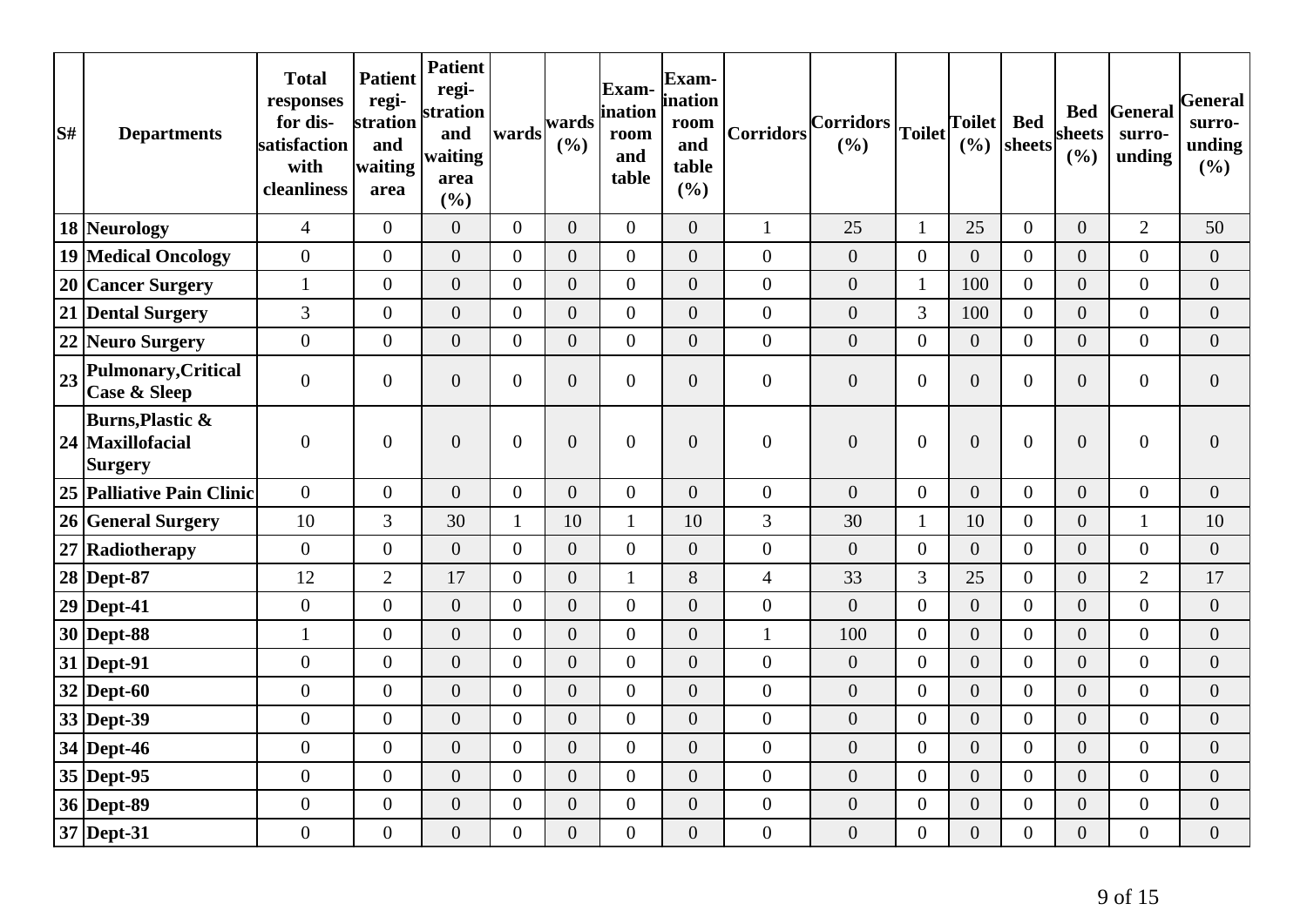## **3.3 Cost of Treatment**

| S#                      | <b>Departments</b>                                      | <b>Total responses</b><br>for dissatisfaction<br>with cost of<br>treatment | <b>Medicines</b><br>and Supplies | <b>Medicines</b><br>and Supplies<br>(%) | <b>Investigations</b> | Investigations $(\% )$ | <b>Informal</b><br>payment | <b>Informal</b><br>payment<br>(%) |
|-------------------------|---------------------------------------------------------|----------------------------------------------------------------------------|----------------------------------|-----------------------------------------|-----------------------|------------------------|----------------------------|-----------------------------------|
| $\bf{0}$                | <b>Total</b>                                            | 144                                                                        | 81                               | 56                                      | 45                    | 31                     | 18                         | 13                                |
| $\mathbf{1}$            | Cardiology                                              | 5                                                                          | $\overline{2}$                   | 40                                      | $\overline{2}$        | 40                     | $\mathbf{1}$               | 20                                |
| $\boldsymbol{2}$        | <b>Haematology</b>                                      | $\boldsymbol{0}$                                                           | $\overline{0}$                   | $\boldsymbol{0}$                        | $\overline{0}$        | $\overline{0}$         | $\theta$                   | $\overline{0}$                    |
| $\overline{\mathbf{3}}$ | <b>Medicine</b>                                         | 23                                                                         | 14                               | 61                                      | $\overline{7}$        | 30                     | $\overline{2}$             | 9                                 |
| 4                       | <b>Nephrology</b>                                       | $\overline{3}$                                                             | $\overline{2}$                   | 67                                      | $\mathbf{1}$          | 33                     | $\overline{0}$             | $\overline{0}$                    |
| 5                       | <b>Obstetrics and Gynaecology</b>                       | 6                                                                          | $\overline{2}$                   | 33                                      | $\overline{2}$        | 33                     | $\overline{2}$             | 34                                |
| 6                       | <b>Orthopaedics</b>                                     | $\boldsymbol{0}$                                                           | $\boldsymbol{0}$                 | $\boldsymbol{0}$                        | $\boldsymbol{0}$      | $\boldsymbol{0}$       | $\overline{0}$             | $\overline{0}$                    |
| $\overline{7}$          | Otorhinolaryngology                                     | 8                                                                          | 6                                | 75                                      | $\mathbf{1}$          | 13                     | $\mathbf{1}$               | 12                                |
| 8                       | <b>Paediatrics</b>                                      | 3                                                                          | $\overline{2}$                   | 67                                      | $\mathbf{1}$          | 33                     | $\overline{0}$             | $\overline{0}$                    |
| 9                       | <b>Paediatric Surgery</b>                               | $\overline{2}$                                                             | $\overline{0}$                   | $\overline{0}$                          | $\overline{0}$        | $\overline{0}$         | $\overline{2}$             | 100                               |
| 10                      | <b>Physical Medicine &amp;</b><br><b>Rehabilitation</b> | 10                                                                         | 4                                | 40                                      | 5                     | 50                     |                            | 10                                |
| <b>11</b>               | Psychiatry                                              | 10                                                                         | $\overline{7}$                   | 70                                      | $\overline{2}$        | 20                     | 1                          | 10                                |
| 12                      | <b>Urology</b>                                          | $\overline{3}$                                                             | $\mathbf{1}$                     | 33                                      | $\overline{2}$        | 67                     | $\overline{0}$             | $\overline{0}$                    |
| 13                      | <b>CTVS</b>                                             | $\mathfrak{Z}$                                                             | $\overline{0}$                   | $\boldsymbol{0}$                        | $\overline{2}$        | 67                     | 1                          | 33                                |
| 14                      | <b>Endocrinology</b>                                    | $\overline{4}$                                                             | $\overline{2}$                   | 50                                      | $\overline{2}$        | 50                     | $\overline{0}$             | $\overline{0}$                    |
| 15                      | <b>EYE</b>                                              | 6                                                                          | $\overline{4}$                   | 67                                      | $\mathbf{1}$          | 17                     | $\mathbf{1}$               | 16                                |
| 16                      | <b>Skin</b>                                             | 17                                                                         | 12                               | 71                                      | $\overline{4}$        | 24                     | $\mathbf{1}$               | 5                                 |
| 17                      | <b>Apex Regional STD Centre</b>                         | $\boldsymbol{0}$                                                           | $\overline{0}$                   | $\overline{0}$                          | $\overline{0}$        | $\overline{0}$         | $\overline{0}$             | $\overline{0}$                    |
| 18                      | <b>Neurology</b>                                        | $\overline{7}$                                                             | $\overline{4}$                   | 57                                      | $\overline{3}$        | 43                     | $\mathbf{0}$               | $\overline{0}$                    |
| 19                      | <b>Medical Oncology</b>                                 | $\boldsymbol{0}$                                                           | $\overline{0}$                   | $\boldsymbol{0}$                        | $\boldsymbol{0}$      | $\overline{0}$         | $\overline{0}$             | $\overline{0}$                    |
| 20                      | <b>Cancer Surgery</b>                                   | $\overline{2}$                                                             | $\mathbf{1}$                     | 50                                      | $\mathbf{1}$          | 50                     | $\overline{0}$             | $\overline{0}$                    |
| 21                      | <b>Dental Surgery</b>                                   | $\overline{2}$                                                             | $\overline{2}$                   | 100                                     | $\boldsymbol{0}$      | $\overline{0}$         | $\overline{0}$             | $\overline{0}$                    |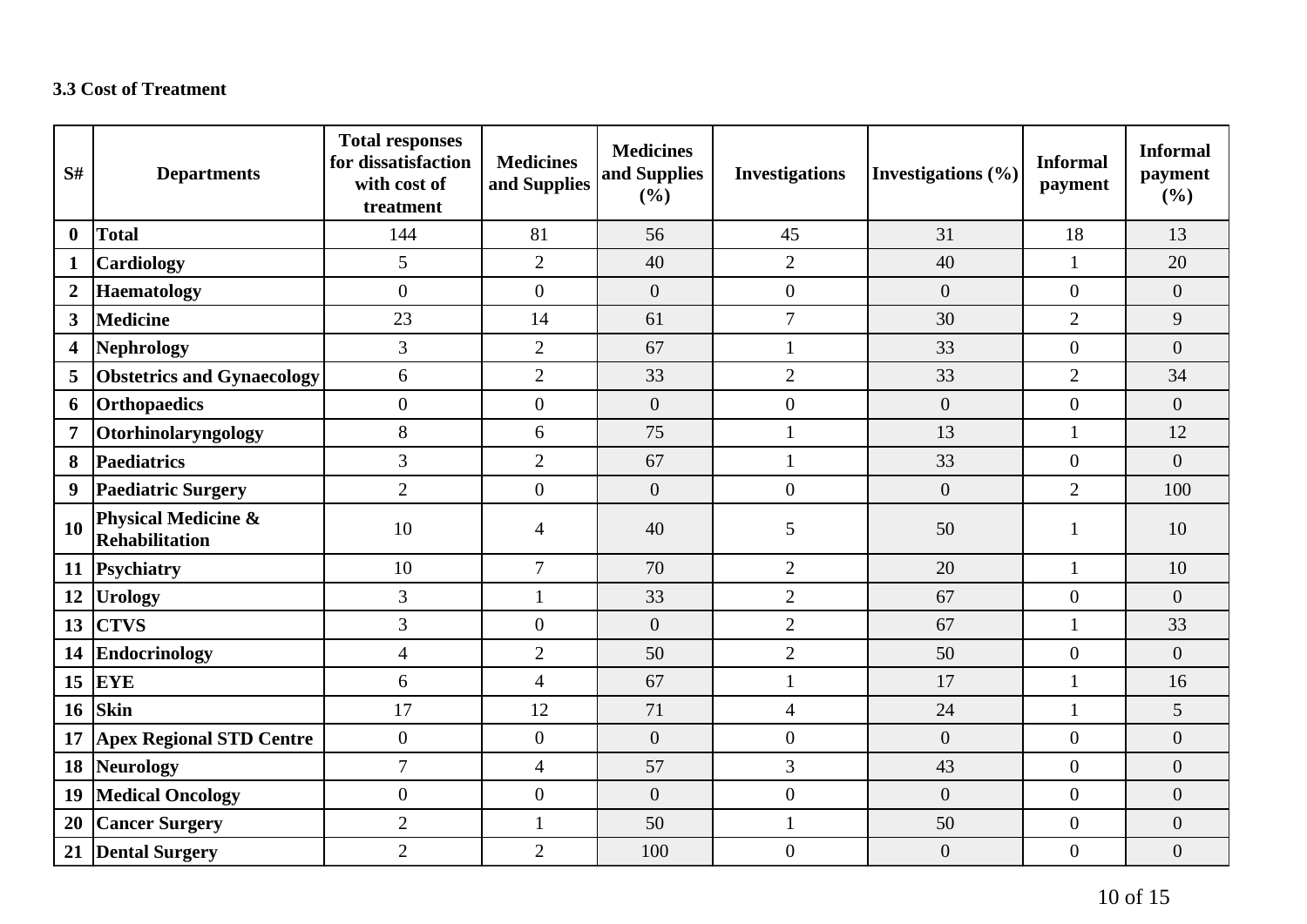| S# | <b>Departments</b>                                          | <b>Total responses</b><br>for dissatisfaction<br>with cost of<br>treatment | <b>Medicines</b><br>and Supplies | <b>Medicines</b><br>and Supplies<br>$(\%)$ | <b>Investigations</b> | Investigations (%) | <b>Informal</b><br>payment | <b>Informal</b><br>payment<br>(%) |
|----|-------------------------------------------------------------|----------------------------------------------------------------------------|----------------------------------|--------------------------------------------|-----------------------|--------------------|----------------------------|-----------------------------------|
| 22 | Neuro Surgery                                               | 3                                                                          | $\overline{2}$                   | 67                                         |                       | 33                 | $\mathbf{0}$               | $\overline{0}$                    |
| 23 | <b>Pulmonary, Critical Case &amp;</b><br><b>Sleep</b>       | $\boldsymbol{0}$                                                           | $\overline{0}$                   | $\boldsymbol{0}$                           | $\overline{0}$        | $\overline{0}$     | $\theta$                   | $\overline{0}$                    |
| 24 | <b>Burns, Plastic &amp;</b><br><b>Maxillofacial Surgery</b> | $\boldsymbol{0}$                                                           | $\theta$                         | $\boldsymbol{0}$                           | $\overline{0}$        | $\overline{0}$     | $\overline{0}$             | $\overline{0}$                    |
| 25 | Palliative Pain Clinic                                      | $\boldsymbol{0}$                                                           | $\theta$                         | $\boldsymbol{0}$                           | $\mathbf{0}$          | $\overline{0}$     | $\overline{0}$             | $\overline{0}$                    |
| 26 | <b>General Surgery</b>                                      | 13                                                                         | 8                                | 62                                         | $\mathfrak{Z}$        | 23                 | $\overline{2}$             | 15                                |
| 27 | Radiotherapy                                                |                                                                            | $\overline{0}$                   | $\boldsymbol{0}$                           |                       | 100                | $\overline{0}$             | $\boldsymbol{0}$                  |
| 28 | Dept-87                                                     | 13                                                                         | 6                                | 46                                         | $\overline{4}$        | 31                 | 3                          | 23                                |
| 29 | Dept-41                                                     | $\boldsymbol{0}$                                                           | $\Omega$                         | $\boldsymbol{0}$                           | $\overline{0}$        | $\overline{0}$     | $\theta$                   | $\overline{0}$                    |
| 30 | Dept-88                                                     | $\boldsymbol{0}$                                                           | $\overline{0}$                   | $\boldsymbol{0}$                           | $\overline{0}$        | $\overline{0}$     | $\overline{0}$             | $\overline{0}$                    |
|    | 31   Dept-91                                                | $\boldsymbol{0}$                                                           | $\mathbf{0}$                     | $\boldsymbol{0}$                           | $\mathbf{0}$          | $\boldsymbol{0}$   | $\overline{0}$             | $\overline{0}$                    |
| 32 | $\vert$ Dept-60                                             | $\boldsymbol{0}$                                                           | $\theta$                         | $\boldsymbol{0}$                           | $\mathbf{0}$          | $\overline{0}$     | $\theta$                   | $\overline{0}$                    |
|    | 33  Dept-39                                                 | $\boldsymbol{0}$                                                           | $\overline{0}$                   | $\boldsymbol{0}$                           | $\mathbf{0}$          | $\overline{0}$     | $\theta$                   | $\overline{0}$                    |
| 34 | $\vert$ Dept-46                                             | $\overline{0}$                                                             | $\Omega$                         | $\boldsymbol{0}$                           | $\mathbf{0}$          | $\overline{0}$     | $\overline{0}$             | $\overline{0}$                    |
|    | 35   Dept-95                                                | $\boldsymbol{0}$                                                           | $\overline{0}$                   | $\overline{0}$                             | $\overline{0}$        | $\overline{0}$     | $\mathbf{0}$               | $\overline{0}$                    |
|    | 36   Dept-89                                                | $\boldsymbol{0}$                                                           | $\overline{0}$                   | $\boldsymbol{0}$                           | $\mathbf{0}$          | $\boldsymbol{0}$   | $\mathbf{0}$               | $\overline{0}$                    |
|    | 37   Dept-31                                                | $\overline{0}$                                                             | $\overline{0}$                   | $\boldsymbol{0}$                           | $\overline{0}$        | $\overline{0}$     | $\boldsymbol{0}$           | $\overline{0}$                    |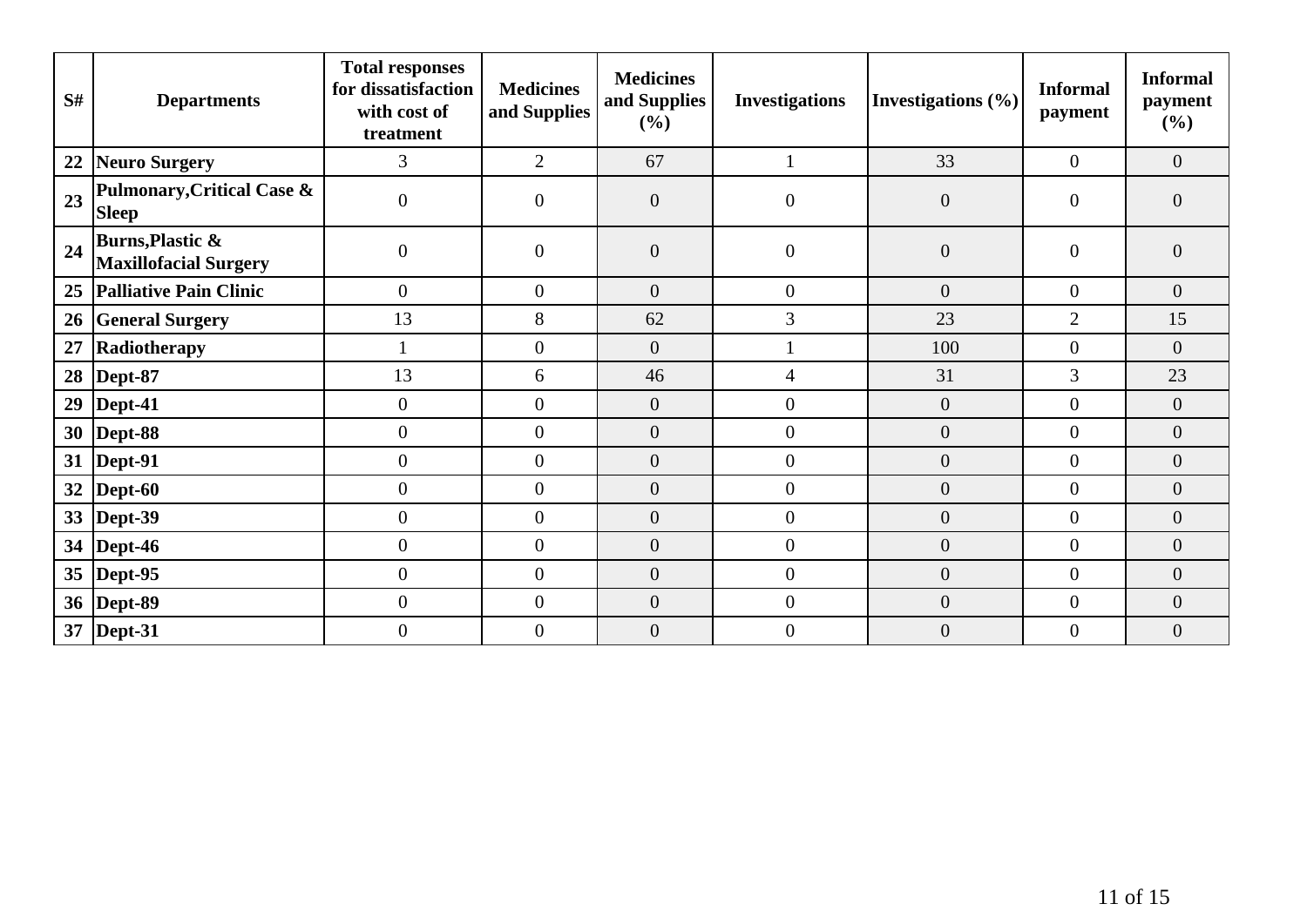## **3.4 Quality of Treatment**

| S#               | <b>Departments</b>                               | <b>Total</b><br>responses for<br>dissatisfaction<br>with quality<br>of treatment | No relief<br>in<br>symptoms | No relief<br>in<br>symptoms<br>(%) | <b>Health</b><br>condition<br>worsened | Health<br>condition<br>worsened<br>(%) | <b>Doctor</b><br>did not<br>listen<br>carefully | <b>Doctor</b><br>did nôt<br>listen<br>carefully<br>(%) | Inadequately Inadequately<br>skilled<br>nurses | skilled<br>nurses $(\% )$ | Poor<br>quality<br>of food | Poor<br>quality<br><b>of</b><br>food<br>$(\%)$ |
|------------------|--------------------------------------------------|----------------------------------------------------------------------------------|-----------------------------|------------------------------------|----------------------------------------|----------------------------------------|-------------------------------------------------|--------------------------------------------------------|------------------------------------------------|---------------------------|----------------------------|------------------------------------------------|
| $\boldsymbol{0}$ | Total                                            | $\overline{4}$                                                                   | $\overline{0}$              | $\boldsymbol{0}$                   | $\mathbf{1}$                           | 25                                     | $\overline{2}$                                  | 50                                                     | $\mathbf{1}$                                   | 25                        | $\overline{0}$             | $\overline{0}$                                 |
|                  | <b>Cardiology</b>                                | $\overline{0}$                                                                   | $\overline{0}$              | $\overline{0}$                     | $\overline{0}$                         | $\overline{0}$                         | $\overline{0}$                                  | $\overline{0}$                                         | $\overline{0}$                                 | $\overline{0}$            | $\overline{0}$             | $\overline{0}$                                 |
| $\boldsymbol{2}$ | Haematology                                      | $\boldsymbol{0}$                                                                 | $\boldsymbol{0}$            | $\overline{0}$                     | $\overline{0}$                         | $\overline{0}$                         | $\overline{0}$                                  | $\overline{0}$                                         | $\boldsymbol{0}$                               | $\overline{0}$            | $\overline{0}$             | $\overline{0}$                                 |
|                  | 3 Medicine                                       | $\boldsymbol{0}$                                                                 | $\boldsymbol{0}$            | $\boldsymbol{0}$                   | $\mathbf{0}$                           | $\overline{0}$                         | $\overline{0}$                                  | $\boldsymbol{0}$                                       | $\boldsymbol{0}$                               | $\overline{0}$            | $\overline{0}$             | $\boldsymbol{0}$                               |
|                  | 4 Nephrology                                     | $\boldsymbol{0}$                                                                 | $\overline{0}$              | $\overline{0}$                     | $\mathbf{0}$                           | $\overline{0}$                         | $\overline{0}$                                  | $\boldsymbol{0}$                                       | $\boldsymbol{0}$                               | $\overline{0}$            | $\overline{0}$             | $\overline{0}$                                 |
| 5                | <b>Obstetrics and</b><br>Gynaecology             |                                                                                  | $\boldsymbol{0}$            | $\boldsymbol{0}$                   | $\mathbf{0}$                           | $\overline{0}$                         | $\overline{0}$                                  | $\overline{0}$                                         | $\mathbf{1}$                                   | 100                       | $\overline{0}$             | $\overline{0}$                                 |
|                  | 6 Orthopaedics                                   | $\overline{2}$                                                                   | $\overline{0}$              | $\overline{0}$                     | 1                                      | 50                                     | $\mathbf{1}$                                    | 50                                                     | $\boldsymbol{0}$                               | $\overline{0}$            | $\overline{0}$             | $\overline{0}$                                 |
|                  | 7 Otorhinolaryngology                            | $\boldsymbol{0}$                                                                 | $\boldsymbol{0}$            | $\boldsymbol{0}$                   | $\mathbf{0}$                           | $\overline{0}$                         | $\overline{0}$                                  | $\overline{0}$                                         | $\boldsymbol{0}$                               | $\overline{0}$            | $\overline{0}$             | $\overline{0}$                                 |
|                  | 8   Paediatrics                                  | $\overline{0}$                                                                   | $\overline{0}$              | $\overline{0}$                     | $\overline{0}$                         | $\overline{0}$                         | $\overline{0}$                                  | $\boldsymbol{0}$                                       | $\boldsymbol{0}$                               | $\overline{0}$            | $\boldsymbol{0}$           | $\overline{0}$                                 |
|                  | 9 Paediatric Surgery                             | $\overline{0}$                                                                   | $\boldsymbol{0}$            | $\boldsymbol{0}$                   | $\boldsymbol{0}$                       | $\overline{0}$                         | $\overline{0}$                                  | $\boldsymbol{0}$                                       | $\overline{0}$                                 | $\overline{0}$            | $\boldsymbol{0}$           | $\overline{0}$                                 |
| 10 <sup>1</sup>  | <b>Physical Medicine &amp;</b><br>Rehabilitation | $\overline{0}$                                                                   | $\overline{0}$              | $\overline{0}$                     | $\mathbf{0}$                           | $\overline{0}$                         | $\overline{0}$                                  | $\overline{0}$                                         | $\overline{0}$                                 | $\overline{0}$            | $\overline{0}$             | $\overline{0}$                                 |
|                  | 11 Psychiatry                                    | $\boldsymbol{0}$                                                                 | $\mathbf{0}$                | $\boldsymbol{0}$                   | $\mathbf{0}$                           | $\overline{0}$                         | $\overline{0}$                                  | $\overline{0}$                                         | $\overline{0}$                                 | $\overline{0}$            | $\overline{0}$             | $\overline{0}$                                 |
|                  | $12$ Urology                                     | $\boldsymbol{0}$                                                                 | $\overline{0}$              | $\overline{0}$                     | $\mathbf{0}$                           | $\overline{0}$                         | $\overline{0}$                                  | $\boldsymbol{0}$                                       | $\boldsymbol{0}$                               | $\overline{0}$            | $\overline{0}$             | $\boldsymbol{0}$                               |
|                  | $13$ CTVS                                        | $\boldsymbol{0}$                                                                 | $\boldsymbol{0}$            | $\boldsymbol{0}$                   | $\boldsymbol{0}$                       | $\boldsymbol{0}$                       | $\overline{0}$                                  | $\boldsymbol{0}$                                       | $\overline{0}$                                 | $\overline{0}$            | $\boldsymbol{0}$           | $\boldsymbol{0}$                               |
|                  | 14 Endocrinology                                 | $\boldsymbol{0}$                                                                 | $\boldsymbol{0}$            | $\boldsymbol{0}$                   | $\boldsymbol{0}$                       | $\boldsymbol{0}$                       | $\overline{0}$                                  | $\boldsymbol{0}$                                       | $\boldsymbol{0}$                               | $\overline{0}$            | $\boldsymbol{0}$           | $\boldsymbol{0}$                               |
|                  | $15$ EYE                                         | $\overline{0}$                                                                   | $\mathbf{0}$                | $\boldsymbol{0}$                   | $\boldsymbol{0}$                       | $\overline{0}$                         | $\overline{0}$                                  | $\overline{0}$                                         | $\boldsymbol{0}$                               | $\overline{0}$            | $\overline{0}$             | $\boldsymbol{0}$                               |
|                  | $16$ Skin                                        | $\boldsymbol{0}$                                                                 | $\boldsymbol{0}$            | $\boldsymbol{0}$                   | $\boldsymbol{0}$                       | $\boldsymbol{0}$                       | $\overline{0}$                                  | $\boldsymbol{0}$                                       | $\boldsymbol{0}$                               | $\overline{0}$            | $\boldsymbol{0}$           | $\overline{0}$                                 |
| 17               | <b>Apex Regional STD</b><br><b>Centre</b>        | $\overline{0}$                                                                   | $\boldsymbol{0}$            | $\overline{0}$                     | $\boldsymbol{0}$                       | $\mathbf{0}$                           | $\overline{0}$                                  | $\overline{0}$                                         | $\overline{0}$                                 | $\overline{0}$            | $\overline{0}$             | $\overline{0}$                                 |
|                  | 18 Neurology                                     | $\overline{0}$                                                                   | $\boldsymbol{0}$            | $\boldsymbol{0}$                   | $\overline{0}$                         | $\boldsymbol{0}$                       | $\overline{0}$                                  | $\overline{0}$                                         | $\overline{0}$                                 | $\overline{0}$            | $\overline{0}$             | $\overline{0}$                                 |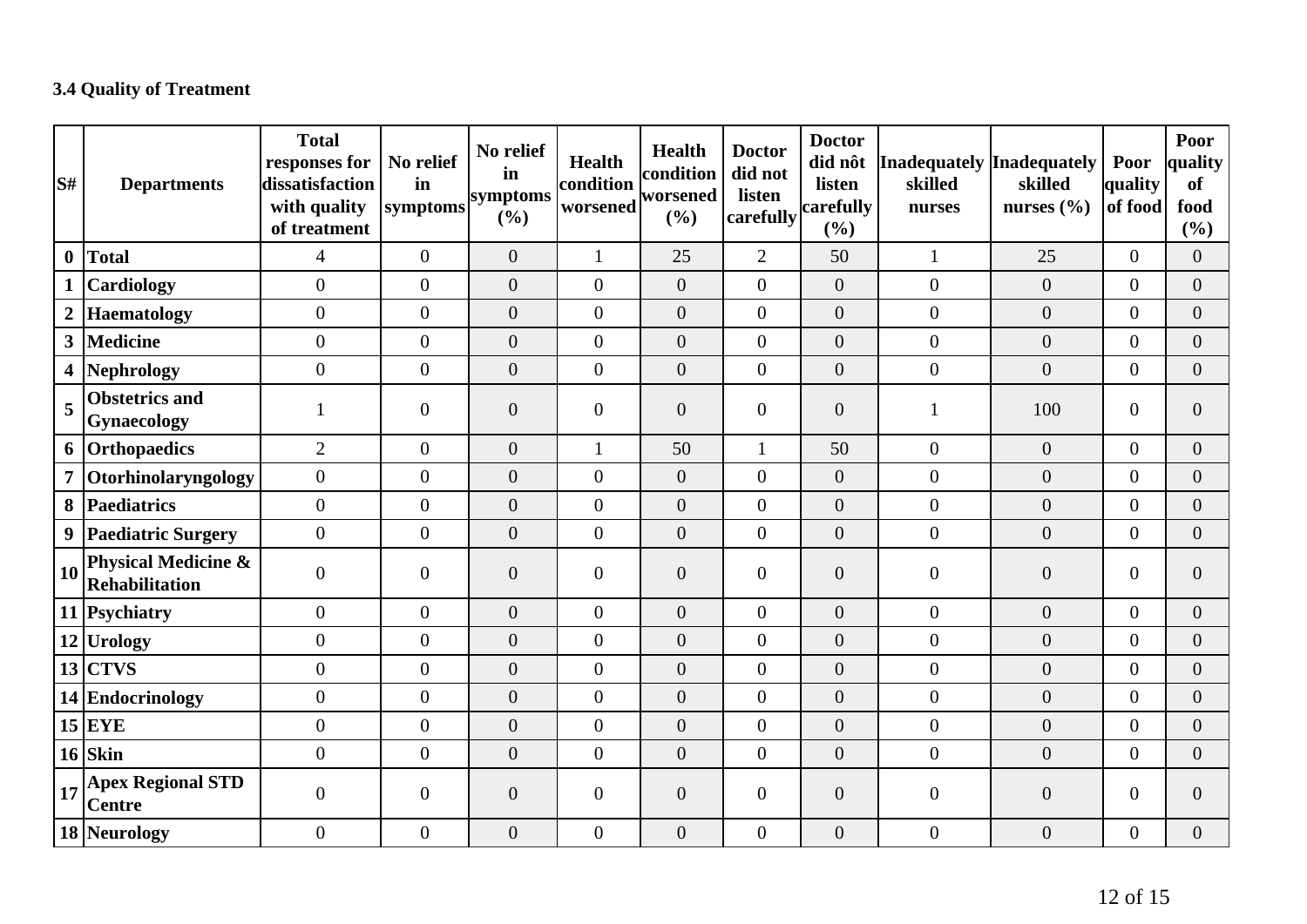| S# | <b>Departments</b>                                                | <b>Total</b><br>responses for<br>dissatisfaction<br>with quality<br>of treatment | No relief<br>in<br>symptoms | No relief<br>in<br>symptoms<br>(%) | <b>Health</b><br>condition<br>worsened | <b>Health</b><br>condition<br>worsened<br>(%) | <b>Doctor</b><br>did not<br>listen<br>carefully | <b>Doctor</b><br>did nôt<br>listen<br>carefully<br>(%) | <b>Inadequately</b><br>skillednurses | <b>Inadequately</b><br>skilled<br>nurses $(\% )$ | Poor<br>quality<br>of food | Poor<br>quality<br>offood<br>$($ %) |
|----|-------------------------------------------------------------------|----------------------------------------------------------------------------------|-----------------------------|------------------------------------|----------------------------------------|-----------------------------------------------|-------------------------------------------------|--------------------------------------------------------|--------------------------------------|--------------------------------------------------|----------------------------|-------------------------------------|
|    | 19 Medical Oncology                                               | $\overline{0}$                                                                   | $\overline{0}$              | $\overline{0}$                     | $\overline{0}$                         | $\overline{0}$                                | $\overline{0}$                                  | $\overline{0}$                                         | $\boldsymbol{0}$                     | $\overline{0}$                                   | $\overline{0}$             | $\overline{0}$                      |
|    | 20 Cancer Surgery                                                 | $\overline{0}$                                                                   | $\overline{0}$              | $\overline{0}$                     | $\overline{0}$                         | $\overline{0}$                                | $\overline{0}$                                  | $\overline{0}$                                         | $\overline{0}$                       | $\overline{0}$                                   | $\overline{0}$             | $\overline{0}$                      |
|    | 21 Dental Surgery                                                 | $\overline{0}$                                                                   | $\overline{0}$              | $\overline{0}$                     | $\overline{0}$                         | $\overline{0}$                                | $\overline{0}$                                  | $\overline{0}$                                         | $\overline{0}$                       | $\overline{0}$                                   | $\Omega$                   | $\overline{0}$                      |
|    | 22 Neuro Surgery                                                  | $\overline{0}$                                                                   | $\boldsymbol{0}$            | $\boldsymbol{0}$                   | $\overline{0}$                         | $\overline{0}$                                | $\overline{0}$                                  | $\overline{0}$                                         | $\boldsymbol{0}$                     | $\overline{0}$                                   | $\overline{0}$             | $\overline{0}$                      |
| 23 | Pulmonary, Critical<br><b>Case &amp; Sleep</b>                    | $\overline{0}$                                                                   | $\overline{0}$              | $\overline{0}$                     | $\overline{0}$                         | $\overline{0}$                                | $\overline{0}$                                  | $\overline{0}$                                         | $\overline{0}$                       | $\overline{0}$                                   | $\overline{0}$             | $\Omega$                            |
|    | <b>Burns, Plastic &amp;</b><br>24 Maxillofacial<br><b>Surgery</b> | $\overline{0}$                                                                   | $\overline{0}$              | $\overline{0}$                     | $\overline{0}$                         | $\overline{0}$                                | $\overline{0}$                                  | $\overline{0}$                                         | $\overline{0}$                       | $\overline{0}$                                   | $\overline{0}$             | $\Omega$                            |
|    | 25 Palliative Pain Clinic                                         | $\overline{0}$                                                                   | $\boldsymbol{0}$            | $\overline{0}$                     | $\overline{0}$                         | $\overline{0}$                                | $\overline{0}$                                  | $\overline{0}$                                         | $\mathbf{0}$                         | $\overline{0}$                                   | $\overline{0}$             | $\overline{0}$                      |
|    | 26 General Surgery                                                | $\overline{0}$                                                                   | $\overline{0}$              | $\overline{0}$                     | $\overline{0}$                         | $\overline{0}$                                | $\overline{0}$                                  | $\overline{0}$                                         | $\overline{0}$                       | $\overline{0}$                                   | $\Omega$                   | $\Omega$                            |
|    | 27 Radiotherapy                                                   | $\overline{0}$                                                                   | $\overline{0}$              | $\overline{0}$                     | $\overline{0}$                         | $\overline{0}$                                | $\overline{0}$                                  | $\overline{0}$                                         | $\boldsymbol{0}$                     | $\boldsymbol{0}$                                 | $\overline{0}$             | $\Omega$                            |
|    | 28 Dept-87                                                        |                                                                                  | $\overline{0}$              | $\overline{0}$                     | $\overline{0}$                         | $\boldsymbol{0}$                              |                                                 | 100                                                    | $\boldsymbol{0}$                     | $\boldsymbol{0}$                                 | $\overline{0}$             | $\overline{0}$                      |
|    | $29$ Dept-41                                                      | $\overline{0}$                                                                   | $\boldsymbol{0}$            | $\boldsymbol{0}$                   | $\overline{0}$                         | $\boldsymbol{0}$                              | $\overline{0}$                                  | $\overline{0}$                                         | $\boldsymbol{0}$                     | $\boldsymbol{0}$                                 | $\overline{0}$             | $\overline{0}$                      |
|    | $30$ Dept-88                                                      | $\overline{0}$                                                                   | $\overline{0}$              | $\overline{0}$                     | $\overline{0}$                         | $\overline{0}$                                | $\overline{0}$                                  | $\overline{0}$                                         | $\boldsymbol{0}$                     | $\overline{0}$                                   | $\overline{0}$             | $\Omega$                            |
|    | $31$ Dept-91                                                      | $\overline{0}$                                                                   | $\overline{0}$              | $\overline{0}$                     | $\overline{0}$                         | $\overline{0}$                                | $\overline{0}$                                  | $\overline{0}$                                         | $\boldsymbol{0}$                     | $\overline{0}$                                   | $\overline{0}$             | $\overline{0}$                      |
|    | $32$ Dept-60                                                      | $\overline{0}$                                                                   | $\overline{0}$              | $\overline{0}$                     | $\overline{0}$                         | $\overline{0}$                                | $\overline{0}$                                  | $\overline{0}$                                         | $\boldsymbol{0}$                     | $\overline{0}$                                   | $\overline{0}$             | $\overline{0}$                      |
|    | 33 Dept-39                                                        | $\overline{0}$                                                                   | $\overline{0}$              | $\overline{0}$                     | $\overline{0}$                         | $\overline{0}$                                | $\overline{0}$                                  | $\overline{0}$                                         | $\boldsymbol{0}$                     | $\overline{0}$                                   | $\Omega$                   | $\overline{0}$                      |
|    | 34 Dept-46                                                        | $\overline{0}$                                                                   | $\boldsymbol{0}$            | $\boldsymbol{0}$                   | $\overline{0}$                         | $\overline{0}$                                | $\overline{0}$                                  | $\overline{0}$                                         | $\overline{0}$                       | $\overline{0}$                                   | $\overline{0}$             | $\overline{0}$                      |
|    | 35 Dept-95                                                        | $\overline{0}$                                                                   | $\overline{0}$              | $\overline{0}$                     | $\overline{0}$                         | $\overline{0}$                                | $\overline{0}$                                  | $\overline{0}$                                         | $\boldsymbol{0}$                     | $\overline{0}$                                   | $\Omega$                   | $\overline{0}$                      |
|    | 36 Dept-89                                                        | $\overline{0}$                                                                   | $\boldsymbol{0}$            | $\boldsymbol{0}$                   | $\overline{0}$                         | $\overline{0}$                                | $\overline{0}$                                  | $\overline{0}$                                         | $\boldsymbol{0}$                     | $\overline{0}$                                   | $\overline{0}$             | $\overline{0}$                      |
|    | 37 Dept-31                                                        | $\overline{0}$                                                                   | $\boldsymbol{0}$            | $\boldsymbol{0}$                   | $\boldsymbol{0}$                       | $\boldsymbol{0}$                              | $\overline{0}$                                  | $\overline{0}$                                         | $\boldsymbol{0}$                     | $\boldsymbol{0}$                                 | $\boldsymbol{0}$           | $\overline{0}$                      |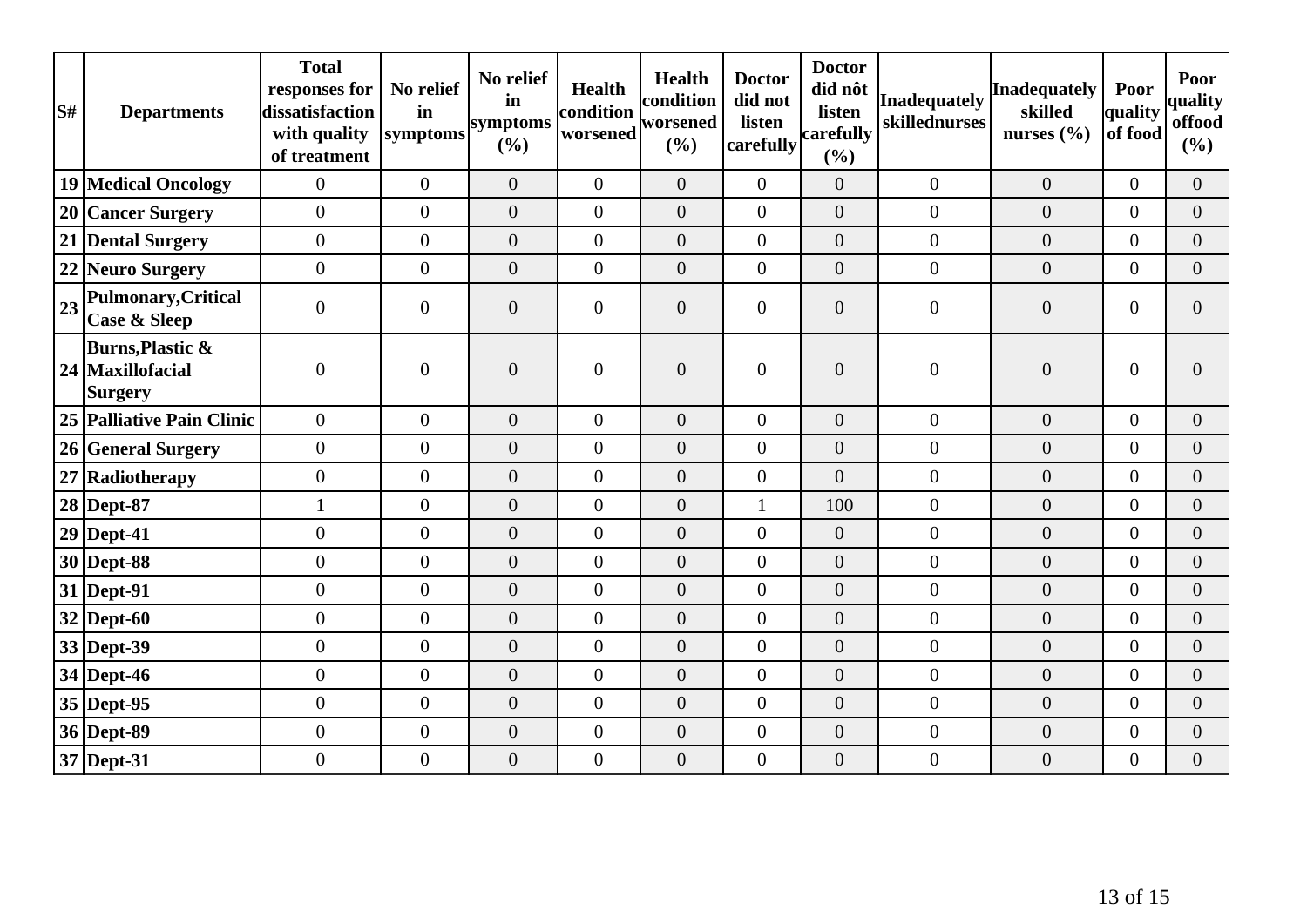## **3.5 Other Reasons**

| S#               | <b>Departments</b>                           | <b>Total</b><br>responses<br>for dis-<br>satisfaction<br>with other<br>reasons | Long<br>waiting<br>time | Long<br>time<br>(%) | waiting Inadequate<br>information | Inadequate<br>information<br>(%) | Lack of<br>amenities | Lack of<br>amenities<br>(%) | Lack<br>of<br> support | Lack<br><b>of</b><br>(%) | Over<br>support crowding | Over<br>crowding<br>(%) | Any<br>other     | Any<br>other<br>(%) |
|------------------|----------------------------------------------|--------------------------------------------------------------------------------|-------------------------|---------------------|-----------------------------------|----------------------------------|----------------------|-----------------------------|------------------------|--------------------------|--------------------------|-------------------------|------------------|---------------------|
| $\boldsymbol{0}$ | <b>Total</b>                                 | 323                                                                            | 110                     | 34                  | 29                                | 9                                | 30                   | 9                           | $\overline{0}$         | $\overline{0}$           | 70                       | 22                      | 84               | 26                  |
| $\mathbf{1}$     | <b>Cardiology</b>                            | 8                                                                              | 5                       | 63                  | $\mathbf{1}$                      | 13                               | $\boldsymbol{0}$     | $\overline{0}$              | $\overline{0}$         | $\overline{0}$           | $\overline{2}$           | 24                      | $\overline{0}$   | $\overline{0}$      |
| $\boldsymbol{2}$ | <b>Haematology</b>                           | $\overline{0}$                                                                 | $\overline{0}$          | $\overline{0}$      | $\overline{0}$                    | $\boldsymbol{0}$                 | $\boldsymbol{0}$     | $\overline{0}$              | $\overline{0}$         | $\overline{0}$           | $\overline{0}$           | $\overline{0}$          | $\overline{0}$   | $\overline{0}$      |
| $\mathbf{3}$     | Medicine                                     | 61                                                                             | 19                      | 31                  | $\overline{7}$                    | 11                               | $8\,$                | 13                          | $\overline{0}$         | $\overline{0}$           | 10                       | 16                      | 17               | 29                  |
|                  | 4 Nephrology                                 | 3                                                                              | $\overline{0}$          | $\overline{0}$      | $\mathbf{1}$                      | 33                               | $\mathbf{1}$         | 33                          | $\overline{0}$         | $\overline{0}$           | $\mathbf{1}$             | 34                      | $\overline{0}$   | $\overline{0}$      |
| 5                | <b>Obstetrics and</b><br>Gynaecology         | 17                                                                             | 5                       | 29                  | $\overline{2}$                    | 12                               | 1                    | 6                           | $\overline{0}$         | $\boldsymbol{0}$         | 5                        | 29                      | $\overline{4}$   | 24                  |
|                  | 6 Orthopaedics                               | $\overline{0}$                                                                 | $\overline{0}$          | $\overline{0}$      | $\overline{0}$                    | $\overline{0}$                   | $\overline{0}$       | $\overline{0}$              | $\overline{0}$         | $\overline{0}$           | $\overline{0}$           | $\overline{0}$          | $\overline{0}$   | $\overline{0}$      |
| $\overline{7}$   | Otorhinolaryngology                          | 21                                                                             | 6                       | 29                  |                                   | 5                                | $\mathbf{1}$         | 5                           | $\overline{0}$         | $\overline{0}$           | $\overline{4}$           | 19                      | 9                | 42                  |
|                  | 8 Paediatrics                                | 12                                                                             | 7                       | 58                  | $\mathbf{1}$                      | $8\,$                            | $\boldsymbol{0}$     | $\boldsymbol{0}$            | $\overline{0}$         | $\overline{0}$           | $\mathbf{1}$             | 8                       | 3                | 26                  |
| 9                | <b>Paediatric Surgery</b>                    | $\mathbf{1}$                                                                   | $\mathbf{1}$            | 100                 | $\overline{0}$                    | $\boldsymbol{0}$                 | $\boldsymbol{0}$     | $\overline{0}$              | $\boldsymbol{0}$       | $\overline{0}$           | $\theta$                 | $\overline{0}$          | $\overline{0}$   | $\overline{0}$      |
| <b>10</b>        | <b>Physical Medicine</b><br>& Rehabilitation | 24                                                                             | 10                      | 42                  | 1                                 | $\overline{4}$                   | 3                    | 13                          | $\overline{0}$         | $\boldsymbol{0}$         | $\overline{4}$           | 17                      | 6                | 24                  |
|                  | 11 Psychiatry                                | 11                                                                             | $\overline{3}$          | 27                  | $\mathbf{1}$                      | $\mathbf{9}$                     | $\overline{3}$       | 27                          | $\overline{0}$         | $\overline{0}$           | $\overline{3}$           | 27                      | $\mathbf{1}$     | 10                  |
|                  | 12 Urology                                   | 17                                                                             | 6                       | 35                  |                                   | 6                                | $\mathbf{1}$         | 6                           | $\overline{0}$         | $\overline{0}$           | 3                        | 18                      | 6                | 35                  |
|                  | $13$ CTVS                                    | $\overline{0}$                                                                 | $\boldsymbol{0}$        | $\overline{0}$      | $\boldsymbol{0}$                  | $\boldsymbol{0}$                 | $\boldsymbol{0}$     | $\overline{0}$              | $\overline{0}$         | $\overline{0}$           | $\overline{0}$           | $\overline{0}$          | $\boldsymbol{0}$ | $\overline{0}$      |
|                  | 14 Endocrinology                             | $\overline{4}$                                                                 | 3                       | 75                  | $\overline{0}$                    | $\boldsymbol{0}$                 | $\boldsymbol{0}$     | $\overline{0}$              | $\overline{0}$         | $\overline{0}$           | $\mathbf{1}$             | 25                      | $\overline{0}$   | $\overline{0}$      |
|                  | $15$ EYE                                     | 18                                                                             | $\tau$                  | 39                  |                                   | 6                                | $\mathbf{1}$         | 6                           | $\overline{0}$         | $\overline{0}$           | 6                        | 33                      | 3                | 16                  |
|                  | $16$ Skin                                    | 35                                                                             | 10                      | 29                  | $\overline{2}$                    | $6\,$                            | $\mathbf{2}$         | 6                           | $\overline{0}$         | $\overline{0}$           | 9                        | 26                      | 12               | 33                  |
| 17               | <b>Apex Regional STD</b><br><b>Centre</b>    | $\mathbf{1}$                                                                   | 1                       | 100                 | $\boldsymbol{0}$                  | $\boldsymbol{0}$                 | $\boldsymbol{0}$     | $\overline{0}$              | $\overline{0}$         | $\overline{0}$           | $\overline{0}$           | $\overline{0}$          | $\overline{0}$   | $\overline{0}$      |
|                  | 18 Neurology                                 | 14                                                                             | $\overline{4}$          | 29                  | $\overline{2}$                    | 14                               | $\boldsymbol{0}$     | $\overline{0}$              | $\overline{0}$         | $\boldsymbol{0}$         | $\mathbf{1}$             | $\overline{7}$          | $\overline{7}$   | 50                  |